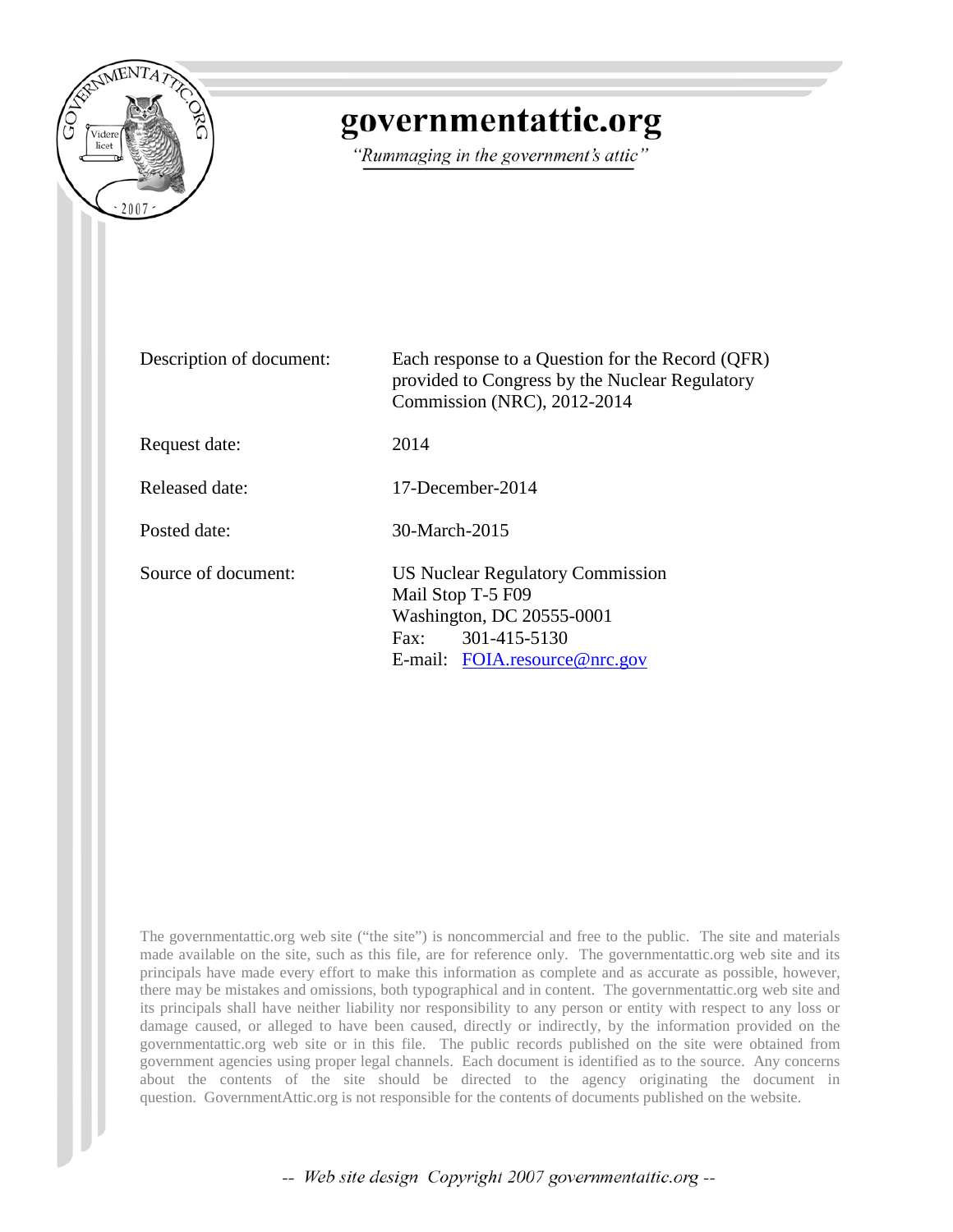| NRC FORM 464 Part I<br>U.S. NUCLEAR REGULATORY COMMISSION                                                                                                                                                                                                                                                                                                                                                                                                                                                                         | <b>FOIA/PA</b>                                 | <b>RESPONSE NUMBER</b> |  |
|-----------------------------------------------------------------------------------------------------------------------------------------------------------------------------------------------------------------------------------------------------------------------------------------------------------------------------------------------------------------------------------------------------------------------------------------------------------------------------------------------------------------------------------|------------------------------------------------|------------------------|--|
| $(10-2014)$<br><b>RESPONSE TO FREEDOM OF</b>                                                                                                                                                                                                                                                                                                                                                                                                                                                                                      | 2014-0308                                      | 2                      |  |
| <b>INFORMATION ACT (FOIA) / PRIVACY</b><br><b>ACT (PA) REQUEST</b>                                                                                                                                                                                                                                                                                                                                                                                                                                                                | <b>RESPONSE</b><br><b>FINAL</b><br><b>TYPE</b> | <b>PARTIAL</b>         |  |
| <b>REQUESTER</b>                                                                                                                                                                                                                                                                                                                                                                                                                                                                                                                  | DATE<br>ŒC                                     | 1720M                  |  |
| <b>PART I. -- INFORMATION RELEASED</b>                                                                                                                                                                                                                                                                                                                                                                                                                                                                                            |                                                |                        |  |
| No additional agency records subject to the request have been located.                                                                                                                                                                                                                                                                                                                                                                                                                                                            |                                                |                        |  |
| Requested records are available through another public distribution program. See Comments section.                                                                                                                                                                                                                                                                                                                                                                                                                                |                                                |                        |  |
| <b>GROUP</b><br>Agency records subject to the request that are identified in the specified group are already available in public<br>ADAMS or on microfiche in the NRC Public Document Room.                                                                                                                                                                                                                                                                                                                                       |                                                |                        |  |
| <b>GROUP</b><br>Agency records subject to the request that are contained in the specified group are being made available in<br>✓<br>C<br>public ADAMS.                                                                                                                                                                                                                                                                                                                                                                            |                                                |                        |  |
| <b>GROUP</b><br>Agency records subject to the request are enclosed.                                                                                                                                                                                                                                                                                                                                                                                                                                                               |                                                |                        |  |
| Records subject to the request that contain information originated by or of interest to another Federal agency have been<br>referred to that agency (see comments section) for a disclosure determination and direct response to you.                                                                                                                                                                                                                                                                                             |                                                |                        |  |
| We are continuing to process your request.                                                                                                                                                                                                                                                                                                                                                                                                                                                                                        |                                                |                        |  |
| See Comments.                                                                                                                                                                                                                                                                                                                                                                                                                                                                                                                     |                                                |                        |  |
| <b>PART I.A -- FEES</b>                                                                                                                                                                                                                                                                                                                                                                                                                                                                                                           |                                                |                        |  |
| AMOUNT*<br>You will be billed by NRC for the amount listed.<br>0.00<br>S                                                                                                                                                                                                                                                                                                                                                                                                                                                          | None. Minimum fee threshold not met.           |                        |  |
| * See comments<br>You will receive a refund for the amount listed.<br>for details                                                                                                                                                                                                                                                                                                                                                                                                                                                 | Fees waived.                                   |                        |  |
| <b>PART I.B -- INFORMATION NOT LOCATED OR WITHHELD FROM DISCLOSURE</b>                                                                                                                                                                                                                                                                                                                                                                                                                                                            |                                                |                        |  |
| No agency records subject to the request have been located. For your information, Congress excluded three discrete<br>categories of law enforcement and national security records from the requirements of the FOIA. See 5 U.S.C. § 552(c)<br>(2006 & Supp. IV (2010). This response is limited to those records that are subject to the requirements of the FOIA. This<br>is a standard notification that is given to all our requesters and should not be taken as an indication that excluded records<br>do, or do not, exist. |                                                |                        |  |
| Certain information in the requested records is being withheld from disclosure pursuant to the exemptions described in<br>and for the reasons stated in Part II.                                                                                                                                                                                                                                                                                                                                                                  |                                                |                        |  |
| This determination may be appealed within 30 days by writing to the FOIA/PA Officer, U.S. Nuclear Regulatory Commission,<br>Washington, DC 20555-0001. Clearly state on the envelope and in the letter that it is a "FOIA/PA Appeal."                                                                                                                                                                                                                                                                                             |                                                |                        |  |
| PART I.C COMMENTS ( Use attached Comments continuation page if required)<br>The incoming FOIA request will be available in ADAMS at ML14178B251.<br>Records with an ML accession number are available in ADAMS at www.nrc.gov/reading-rm/adams.html. For assistance in<br>obtaining any public records, please contact the NRC's Public Document Room (PDR) at 1-800-397-4209 or by e-mail at PDR.<br>Resource@nrc.gov.                                                                                                           |                                                |                        |  |
| SIGNATURE AFRECHOM OF INFORMATION ACT AND PRIVACY ACT OFFICER<br>Roger Andoh                                                                                                                                                                                                                                                                                                                                                                                                                                                      |                                                |                        |  |
| NRC FORM 464 Part 1 (10-2014)                                                                                                                                                                                                                                                                                                                                                                                                                                                                                                     |                                                |                        |  |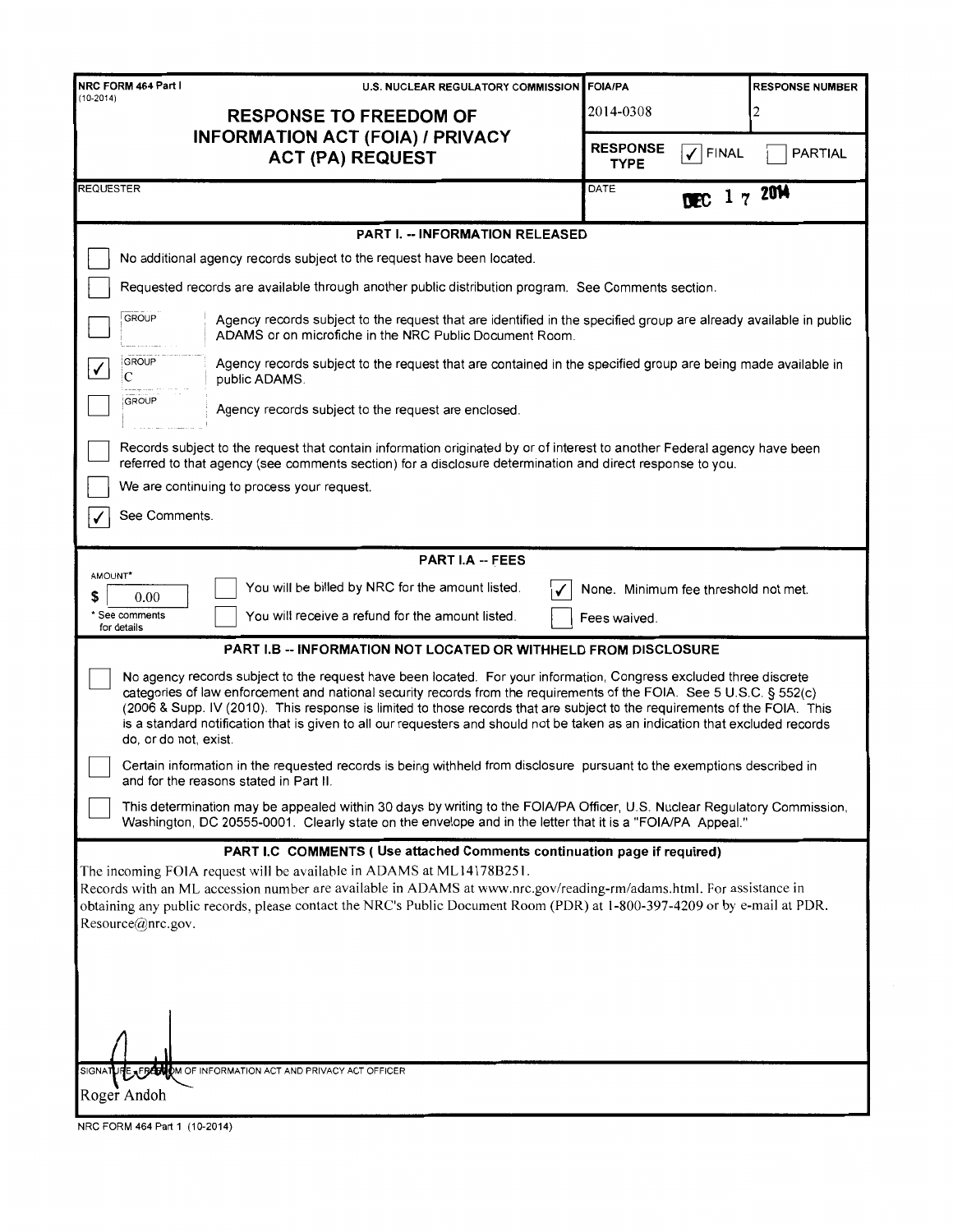

### **UNITED STATES NUCLEAR REGULATORY COMMISSION**  WASHINGTON, D.C. 20555·0001

COMMISSIONER

September 6, 2012

The Honorable Ed Whitfield Chairman, Subcommittee on Energy and Power Committee on Energy and Commerce United States House of Representatives Washington, D.C. 20515

The Honorable John Shimkus Chairman, Subcommittee on Environment and the Economy Committee on Energy and Commerce United States House of Representatives Washington, D.C. 20515

Dear Chairman Whitfield and Chairman Shimkus:

I appeared before the Subcommittee on Energy and Power and the Subcommittee on Environment and the Economy on July 24, 2012, along with my colleagues on the Commission. In response to your letter of August 23, 2012, enclosed please find my response to questions for

the record from that hearing. If l can be of further assistance, please do not hesitate to contact

me.

Sincerely,

 $C \mid$ 

Kristine L. Svinicki

Enclosure: As stated

cc: The Honorable.Bobby L. Rush Ranking Member Subcommittee on Energy and Power

The Honorable Gene Green Ranking Member Subcommittee on Environment and the Economy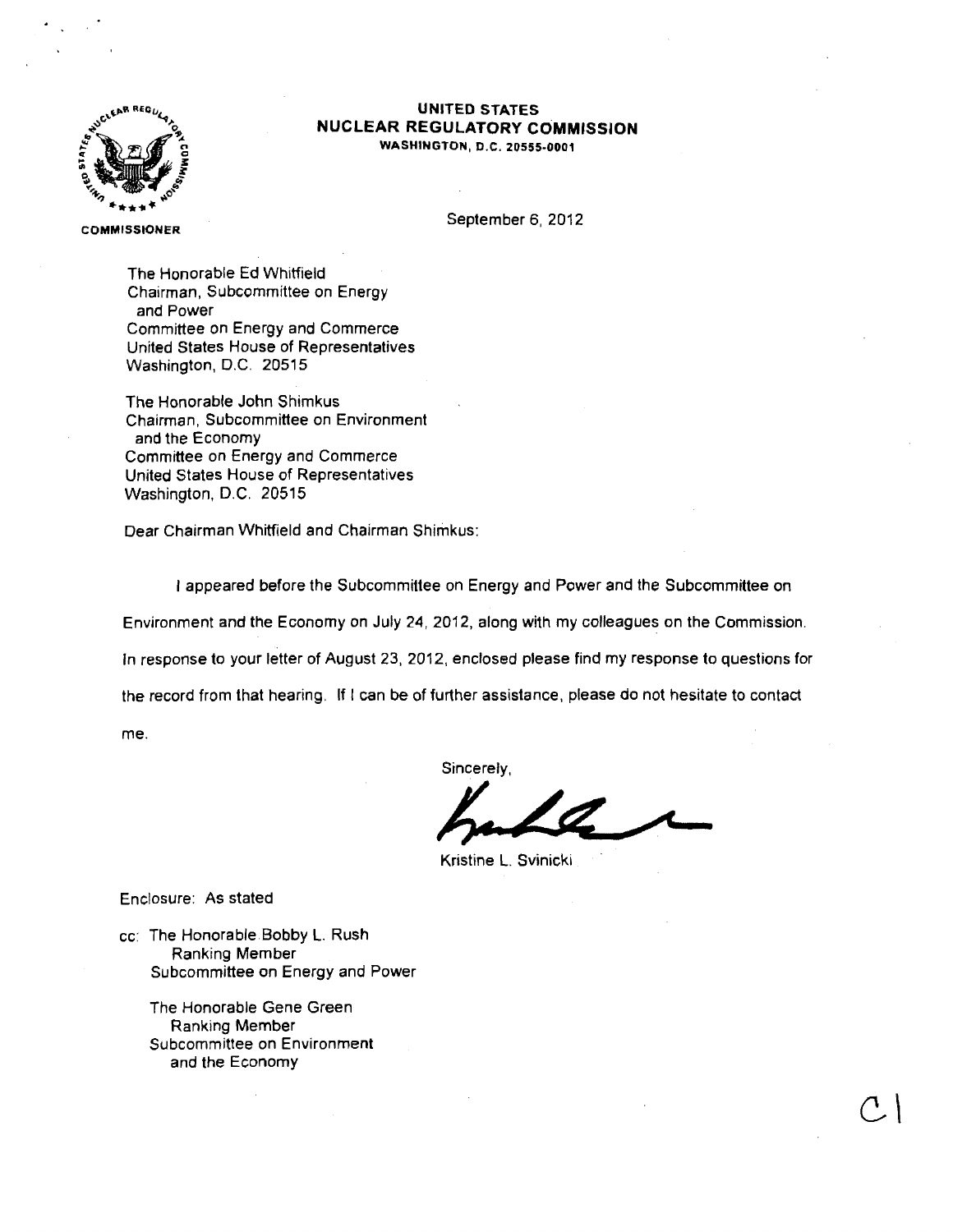### **Questions from the Honorable John Shimkus**

- **1. The NRC has repeatedly indicated that U.S. nuclear plants are safe and do not pose an imminent risk to public health and safety and has issued orders on the matters with the highest safety benefit. With that assurance and those actions in mind, please respond to the following:** 
	- **a. Do you anticipate supporting any additional orders for post-Fukushima regulatory changes without requiring cost-benefit analysis?**

As noted by Chairman Mcfarlane in her response on behalf of the Commission, the Commission intends to follow its established processes with regard to any potential additional orders related to post-Fukushima lessons learned. In accordance with these processes, cost-benefit analyses would be conducted where applicable and required.

More specifically to your question, however, as I stated in my vote on SECY-12-0025, "Proposed Orders and Request for Information in Response to Lessons Learned from Japan's March 11, 2011, Great Tohoku Earthquake and Tsunami," I believe NRC has "been well-served by our disciplined approach to regulatory analysis" and "the Commission's actions regarding the consideration of cumulative effects of regulation and President Obama's Executive Orders on regulatory reform remind us that we should not ... lose sight of the relative benefits and burdens of our regulatory actions....! encourage the staff in future evaluation phases of the Fukushima lessons-learned effort to maintain a rigorous regulatory analysis process."

**b. Please list any reasons you believe might warrant sidestepping the NRC's usual processes for developing a technical basis and cost benefit analysis when considering additional post-Fukushima regulatory changes.** 

The agency's "backfitting" rule requires that an analysis be performed to weigh the costs and benefits of proposed regulatory actions that constitute backfits under the NRC's backfitting rule except in three cases: 1) if the action is necessary to bring a facility into compliance with a license or rules of the Commission; 2) if the action is necessary to ensure adequate protection of the health and safety of the public; or 3) if the action defines or redefines what level of protection should be regarded as adequate. Should one of these exceptions be invoked, then a documented evaluation must be completed. Furthermore, the Atomic Energy Act provides the Commission authority to issue requirements that it determines represent a significant enhancement to public health and safety. It is within this existing context of the NRC's established rules, processes, and statutory authority that the Commission would justify any future decisions regarding additional post-Fukushima regulatory requirements.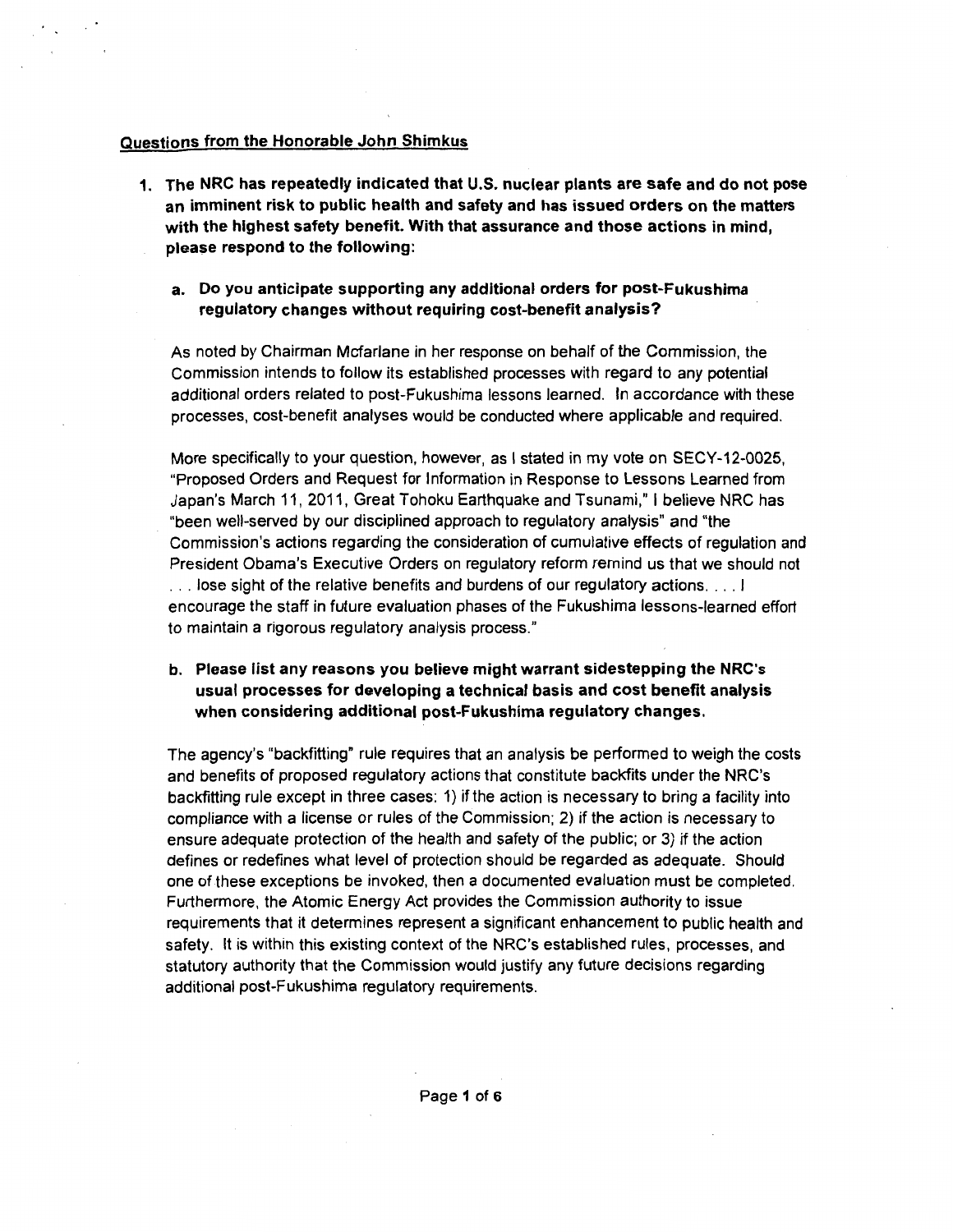- 2. In March of 2011, the NRC staff developed a proposal to address the cumulative impacts of regulatory changes. Such regulatory changes should be prioritized based on safety significance, and recognize timing, staffing, financial, and other constraints. This would certainly be in line with the NRC's Efficiency Principle which states: "Regulatory activities should be consistent with the degree of risk reduction they achieve." In the hearing, I quoted you [Commissioner Magwood] as saying: "it does not, as a general matter, advance the cause of safety to inundate licensee staff with multiple actions when a more thoughtful process might achieve the agency's safety goals without straining licensee resources."
	- a. Will you work with your colleagues and staff to ensure this matter receives serious Commission attention?

I will.

b. Given the scope of Tier 2 and Tier 3 post-Fukushima actions and other regulatory changes under development, what actions are being taken to resolve this concern concurrently?

In response to voting paper SECY-11-0032, "Consideration of the Cumulative Effects of Regulation in the Rulemaking Process," the Commission directed the NRC staff to prepare a strategy to implement proposed process changes related to consideration of the cumulative effects of regulation and to submit this strategy for the Commission's review and approval in the last quarter of 2012. The strategy will include the NRC's proposed approaches for soliciting and considering stakeholder feedback on the cumulative effects of proposed regulations and for structuring proposed rule requirements and compliance timeframes appropriately, based on this feedback.

If the Tier 2 and Tier 3 activities result in rulemaking, the process enhancements related to the cumulative effects of regulation will be directly applied. For those Tier 2 and Tier 3 activities that are other regulatory actions (i.e., other than rulemakings), cumulative effects of regulation will be considered indirectly.

## 3. Please share your opinion regarding the benefits and transparency of the notation voting process.

Throughout my service on the Commission, I have benefited from the rich, written record of prior votes by individual Commissioners, which exist as a result of the historical practice of written, notation voting at the NRC. Individual Commissioner's notation vote sheets, which in part serve to influence the thinking of fellow Commissioners, often provide extensive commentary on the issues for decision and the Commissioner's rationale for supporting or opposing a proposed action, in whole or in part. The written articulation of my colleague's thinking can prove particularly invaluable where the issues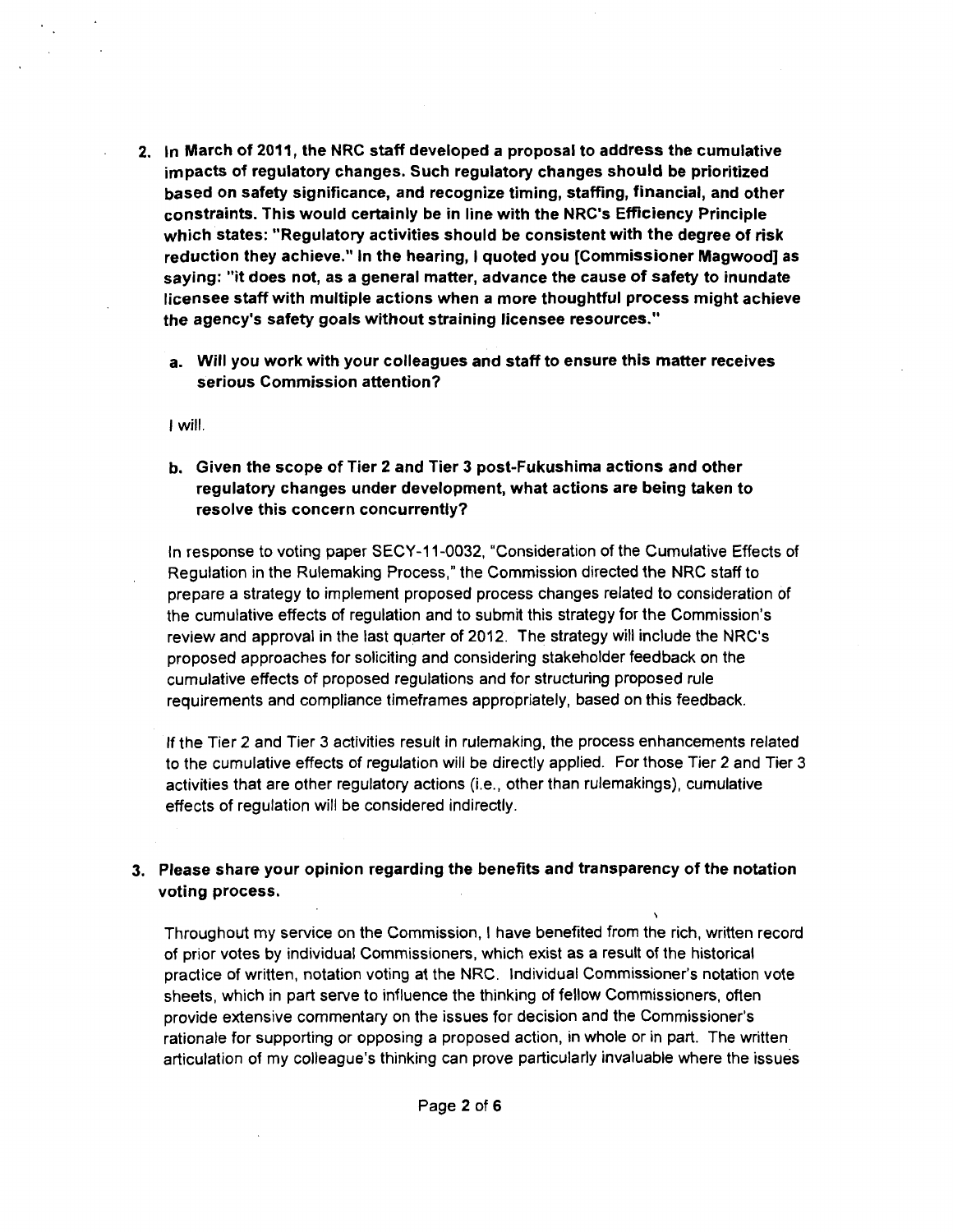are complex, the relative weight of factors affecting policy is not clear, and the choices are numerous. Often, voting matters before the Commission are an evolution of a previous voting matter. Access to the historical record of previous Commission deliberation can also provide diverse insights, as well as enhance continuity and stability in the consideration of regulatory issues.

4. There have been an extraordinary number of delays in the time it has taken to bring certain matters before the Commission to a vote and to closure, and Commissioners have not always abided by voting procedures. Going forward, will you adhere to voting procedures in the Internal Commission Procedures or work collegially to address needed changes?

I believe I have, and pledge to continue to, adhere to the voting procedures in the Internal Commission Procedures and to work collegially to address any needed changes.

- 5. Please describe any changes to Internal Commission Procedures that you believe would be helpful:
	- a. In preserving Commission collegiality;
	- b. In ensuring the timely and unfiltered flow of information to the Commission;
	- c. To provide clarity regarding leadership and management during an emergency particularly with regard to the Chairman's use of emergency powers under Section 3 of the Reorganization Plan of 1980.

The substantial revision of the Internal Commission Procedures, undertaken by the Commission in 2010, was intended to clarify and resolve ambiguities in the procedures as they existed before that time, with the aim of improving the flow of information and the Commission's overall collegial functioning. The Commission is still gaining operational experience in the use of the revised procedures under Chairman Mcfarlane's chairmanship and, I believe, would benefit from additional time prior to proposing further adjustment or modification to the procedures. The Secretary of the Commission is scheduled to propose any changes to the procedures, as part of a routine biennial review assigned to her office, in the summer of 2013.

6. For the last three years, the Commission and the agency have struggled with turmoil resulting from failed leadership. Please provide your personal suggestions for legislation to refonn its governance structure and strengthen the Commission's function as a collegial body.

Although the current statutory framework is workable and not, in my view, in need of fundamental rework or revision, clarification to the definition and Congressional intent in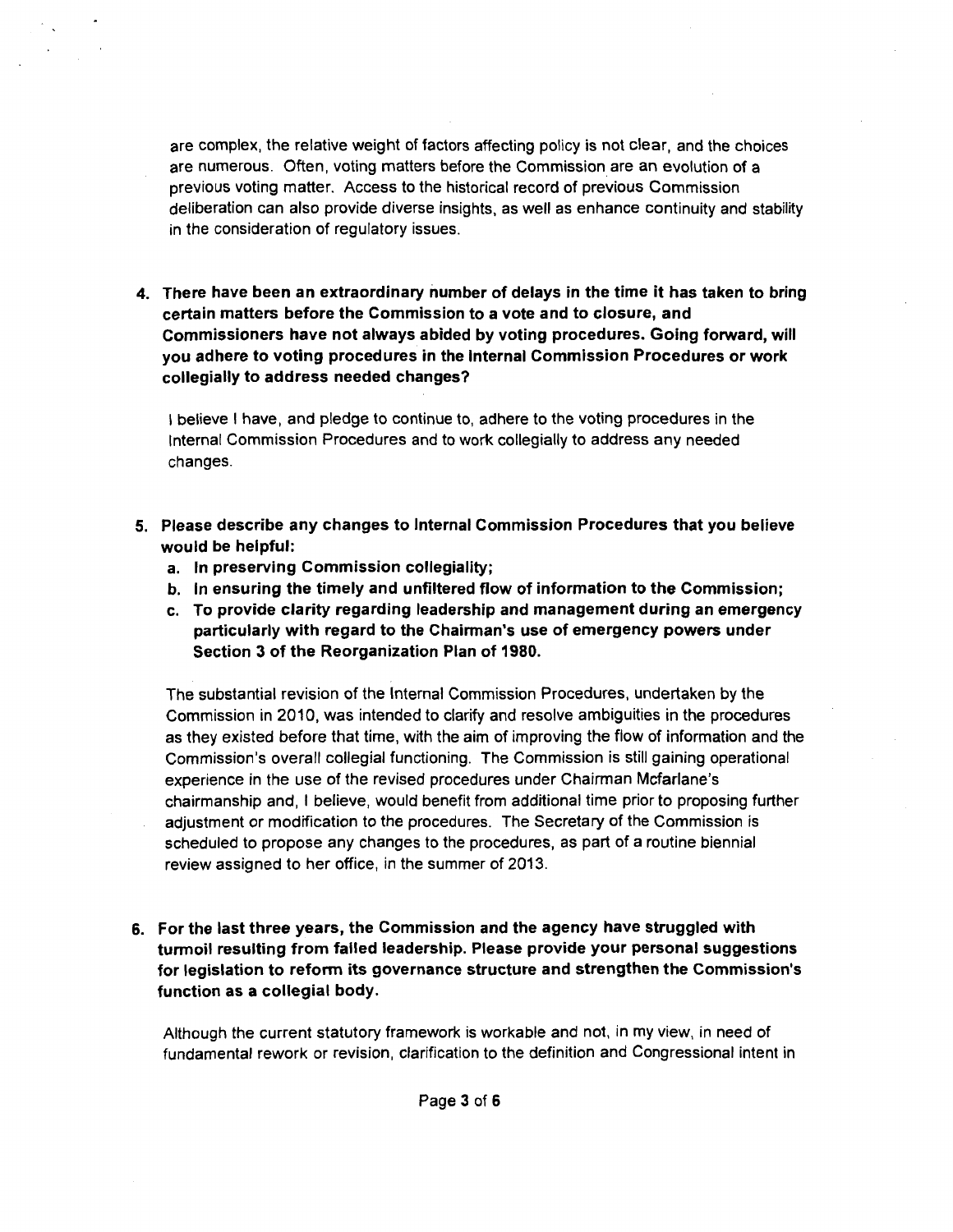certain, narrow areas may promote the collegial functioning of the Commission. Areas which come to mind for further consideration include: 1) the supervisory relationship between the Chairman and the Executive Director for Operations; 2) the Chairman's authority to temporarily reassign officials serving in appointments approved by the Commission as a whole; 3) the Chairman's authority to appoint and rate the performance of the Chief Financial Officer; 4) the Commission's right to full and unfettered access to information already in existence within the agency; 5) the respective roles of the Chairman and the Commission in formulating and overseeing the execution of the agency's budget; 6) the role of the Chairman in formulating and proposing policy matters for the Commission's consideration; 7) the authority of the Chairman and Commission in determining the form in which a voting matter is taken up by the Commission; and 8) the authority of the Chairman in reviewing and determining the content of NRC staff proposals and recommendations to the Commission.

In the spring of 2013, the Commission will formally submit its biennial package of legislative proposals to NRC's authorizing committees in the Congress. I look forward to engaging with the other members of the Commission in developing and submitting proposals, in these or other areas we might mutually identify, next year.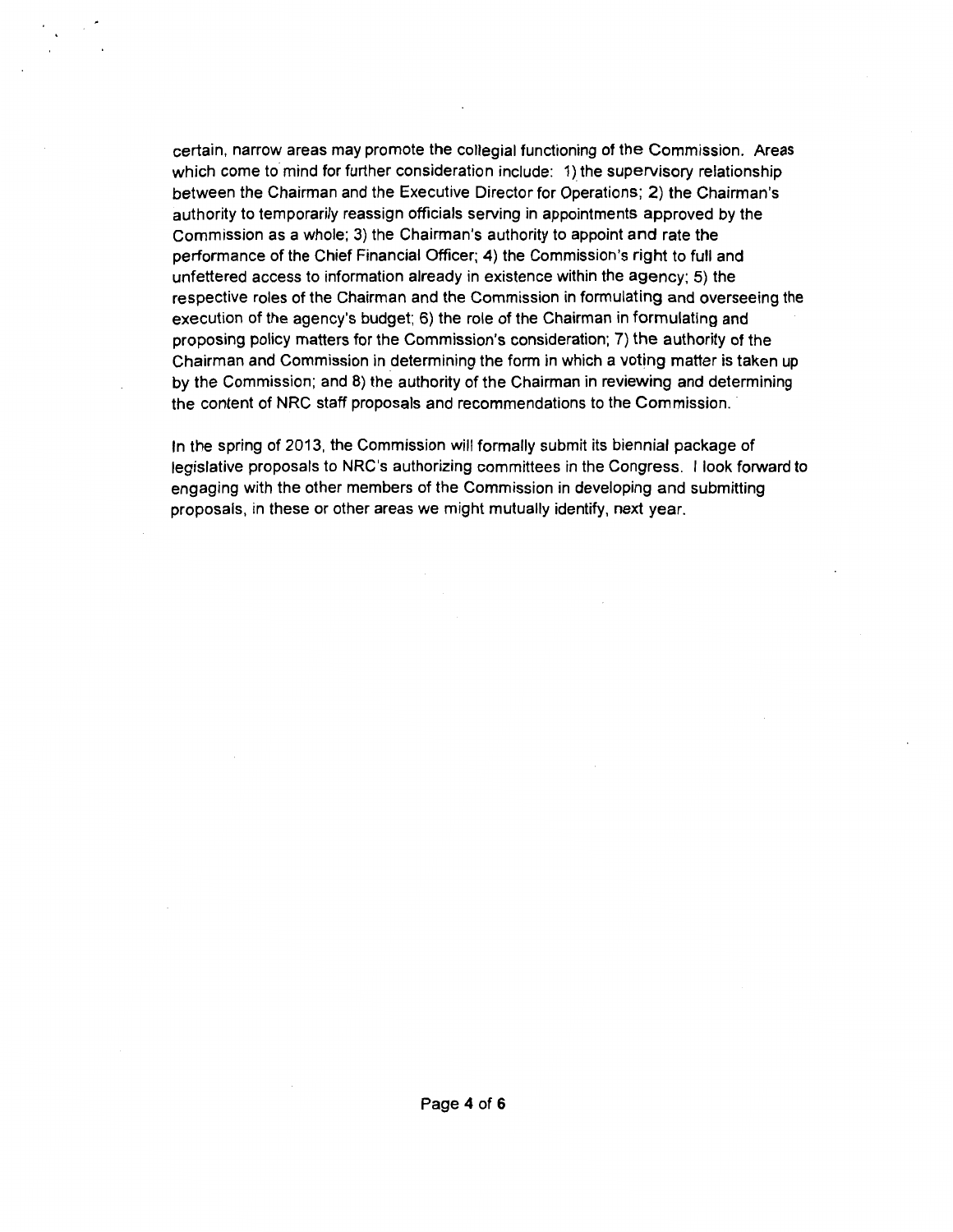### Question from the Honorable John D. Dingell

In the audience during the hearing were constituents of mine who are studying nuclear science at the University of Michigan which I have the honor of representing. In its FY 2013 budget request, the NRC stated that it is not requesting funding for the Integrated University Program, which historically has been the sole provider of critical funding for both student and faculty development in the field of nuclear science. The NRC states that "this reflects the confidence that the nuclear industry ... will create incentives for students to enter nuclear-related programs."

(1) Do you believe there is a need to train nuclear engineers in this country and do you support the NRC's role in the IUP?

I believe government agencies should support the public good derived from a robust educational infrastructure, as well as supporting the development of the next generation of government employees, which in NRC's case, includes nuclear engineers. For these reasons, and others, I support NRC's involvement in the Integrated University Program.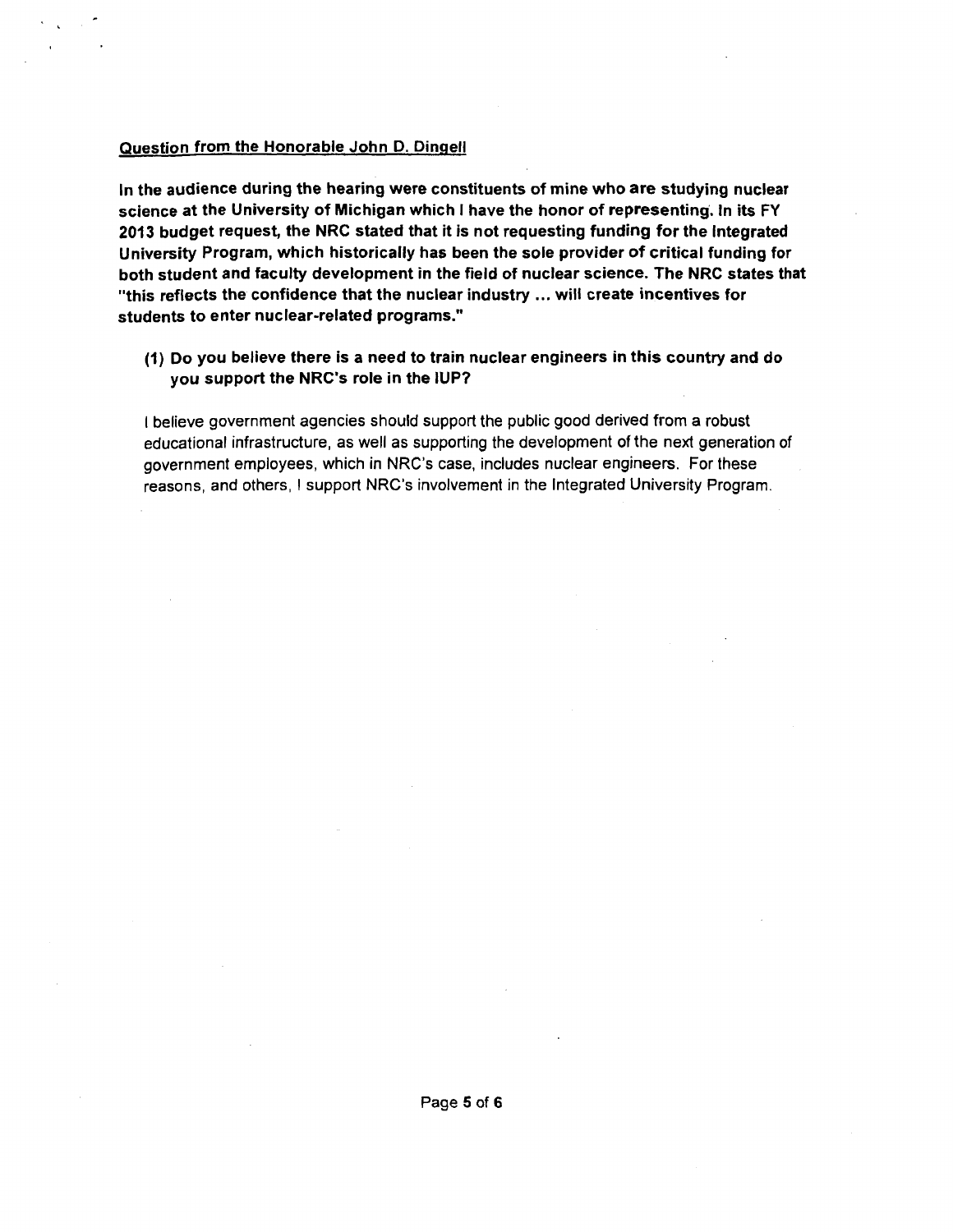### Question from the Honorable G.K Butterfield

After 9/11, the Commission was quick to identify ways to strengthen security at nuclear plants, but it took many years for those plants to implement the new standards. Other safety issues, such as fire safety and debris accumulation inside cooling systems, lingered in some state of NRC review or implementation for decades.

### (1) Can you assure this Committee that NRC won't delay implementation of orders and rules designed to address lessons learned from the Fukushima disaster?

In response to the tragic attacks of 9/11, the NRC took rapid action to impose enhanced security measures at nuclear facilities through the issuance of immediately effective orders. Requirements imposed through these orders were subsequently codified in agency regulations, via the rulemaking process. In a similar vein, NRC has taken actions to implement lessons-learned from the Fukushima accident, in a risk-prioritized fashion, through the issuance of orders and requests for information in March of this year. NRC's actions include both near-term and longer term actions, which support the timely implementation of our regulatory response to lessons-learned from the Fukushima accident. The NRC will continue to balance the use of available resources to address lessons-learned from the Fukushima event with its day-to-day activities necessary to ensure continued safe operation of U.S. nuclear power plants and the completion of other important safety enhancements not related to lessons-learned from Fukushima.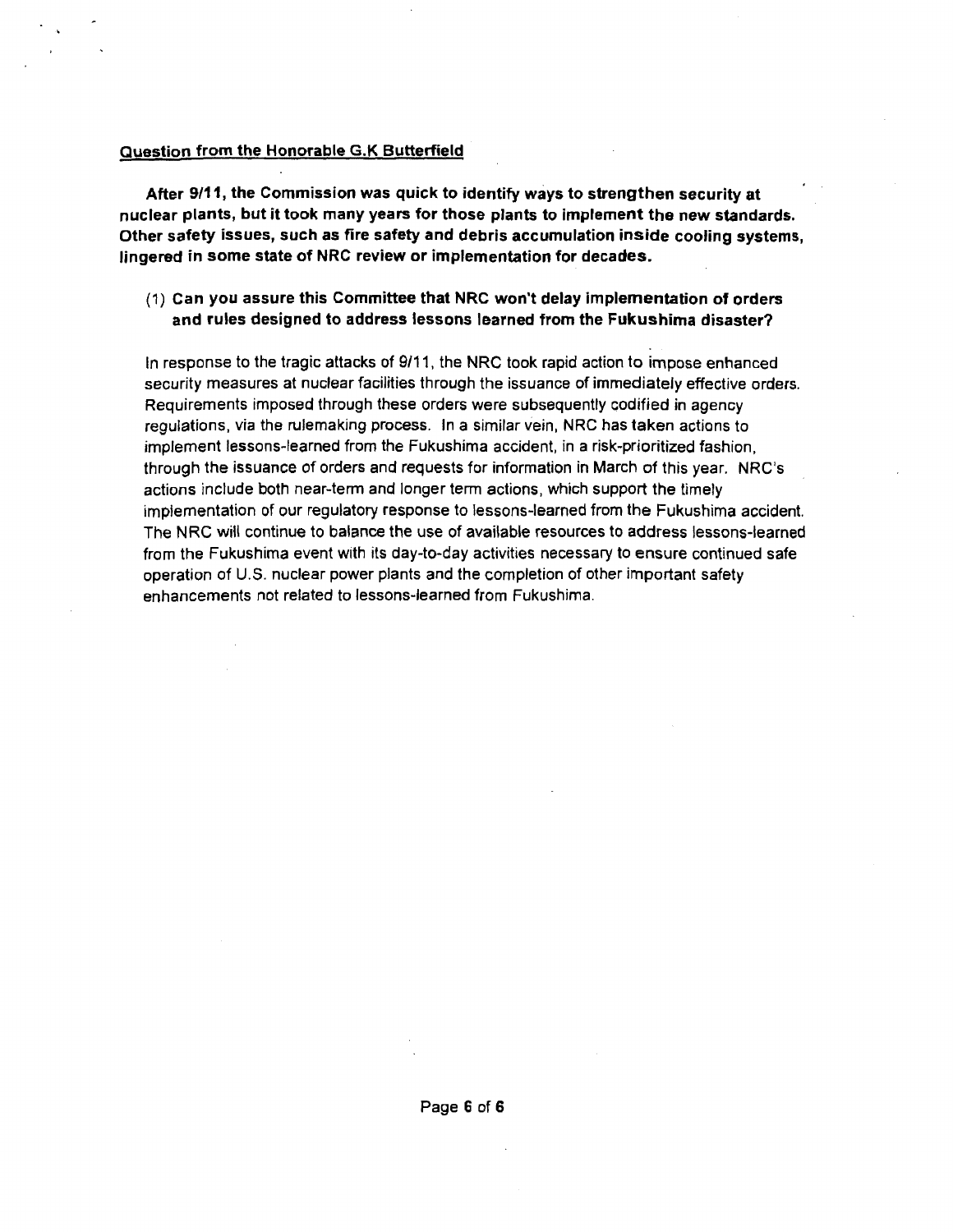April 19, 2013

The Honorable Ed Whitfield Chairman, Subcommittee on Energy and Power Committee on Energy and Commerce United States House of Representatives Washington, D.C. 20515

The Honorable John Shimkus Chairman, Subcommittee on Environment and the Economy Committee on Energy and Commerce United States House of Representatives Washington, D.C. 20515

Dear Chairman Whitfield and Chairman Shimkus:

I appeared before the Subcommittee on Energy and Power and the Subcommittee on Environment and the Economy of the Committee on Energy and Commerce on February 28, 2013, at an oversight hearing entitled, "The Nuclear Regulatory Commission: Policy and Governance Challenges," along with my colleagues on the Commission. In response to your letter of March 22, 2013, enclosed please find my responses to questions for the record, directed to me, from that hearing.

If I can be of further assistance, please do not hesitate to contact me.

Sincerely,

*IRA/* 

Kristine L. Svinicki

Enclosure: As stated

cc: The Honorable Bobby L. Rush Ranking Member Subcommittee on Energy and Power

The Honorable Paul Tonko Ranking Member Subcommittee on Environment and the Economy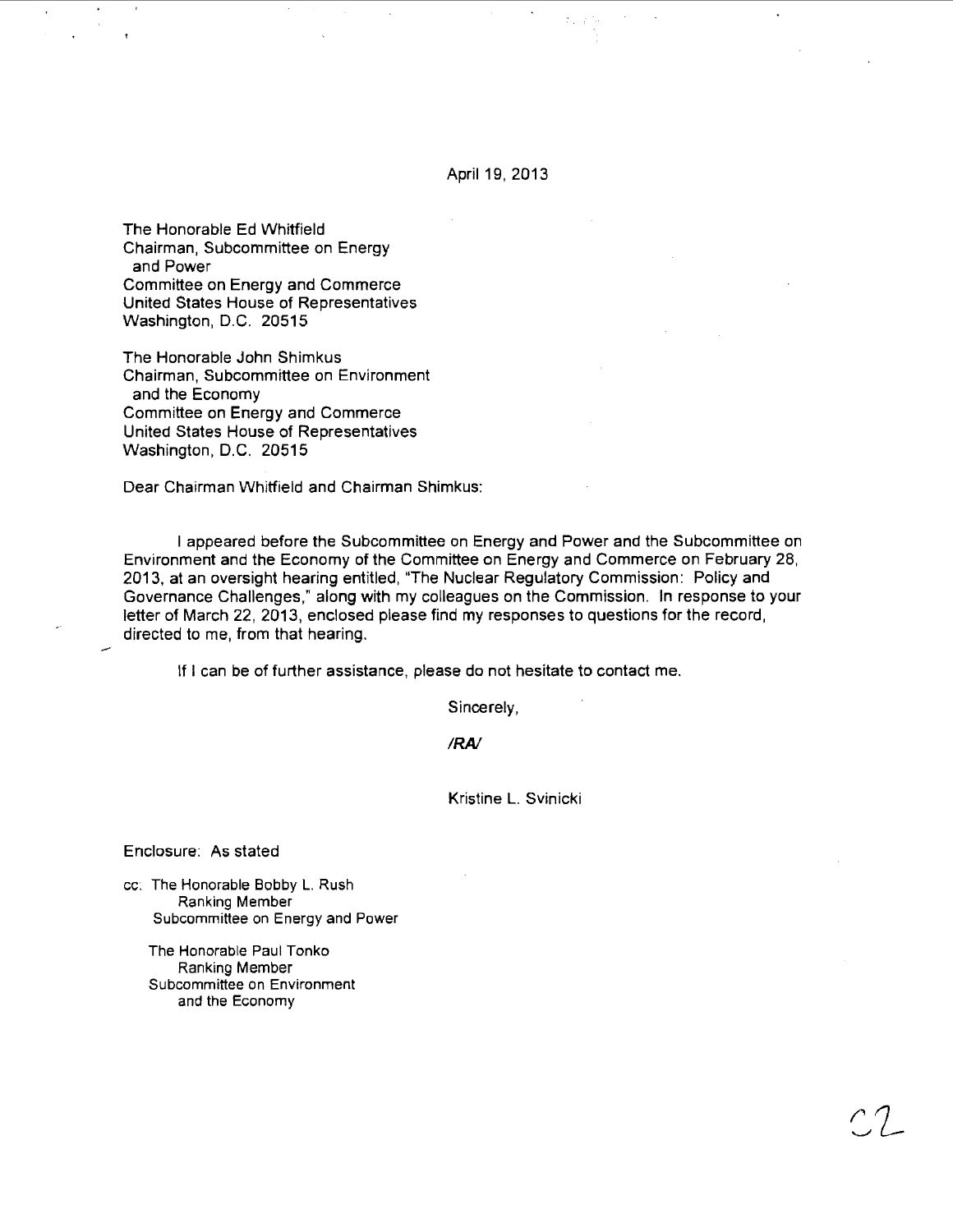### **Member Requests for the Record from Representative Jerry McNerney**

#### **QUESTION 1 Small Modular Reactors (SMRs) - how long might it take for a competent power producer to get a license for a SMR?**

### ANSWER:

 $\mathbf{r}$ 

For planning purposes, the NRC assumes that it would take a minimum of 30 months after an application is accepted for docketing for the agency to reach a licensing decision. The ability to meet this timeline would be dependent on many factors, including: the licensing process chosen by the applicant (10 CFR Part 50 or Part 52); whether the applicant is referencing a design previously certified by the NRC; the completeness and quality of the license application; and the applicant's responsiveness to NRC requests for additional information. Other factors that could lengthen the time it takes to complete the review of an application, which are separate from the application itself, include the NRC's ability to staff and resource its review, and the degree to which the application presents novel aspects that have not been previously considered by the NRC. This last point, in particular, could have the largest impact on the review schedule of an application incorporating a first-of-a-kind plant design.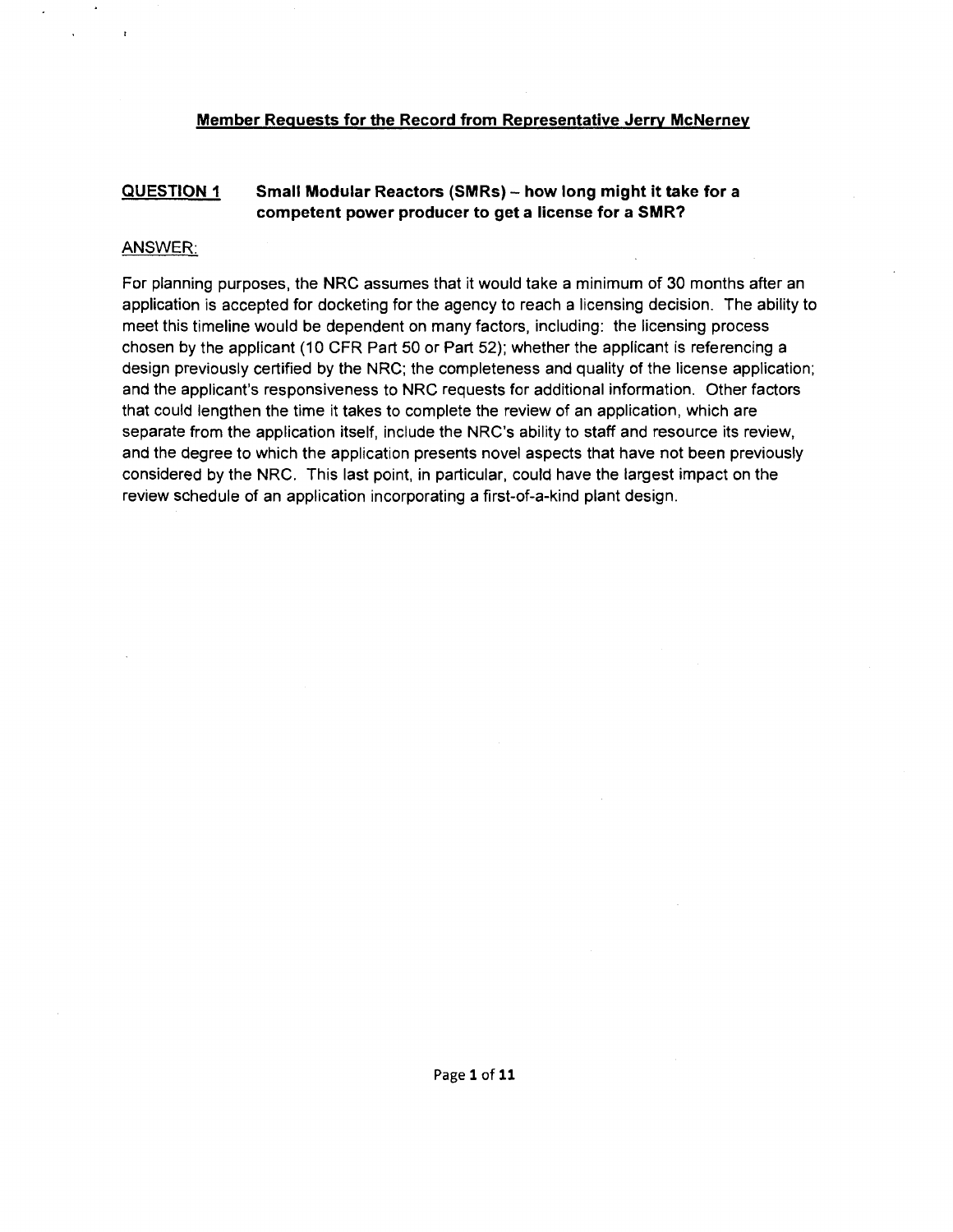#### **QUESTION 2 Are there any foundries in the United States capable of producing the containment vessels for these reactors?**

### ANSWER:

 $\blacksquare$ 

 $\mathbf{r}$ 

 $\sim$ 

 $\mathcal{L}^{\text{max}}$ 

Based on information provided by the NRC staff, it is my understanding that Lehigh Heavy Forge Corporation, in Bethlehem, Pennsylvania, is capable of producing the vessel for an SMR. If there are other fabricators with this capability, they have not yet been identified to the NRC staff.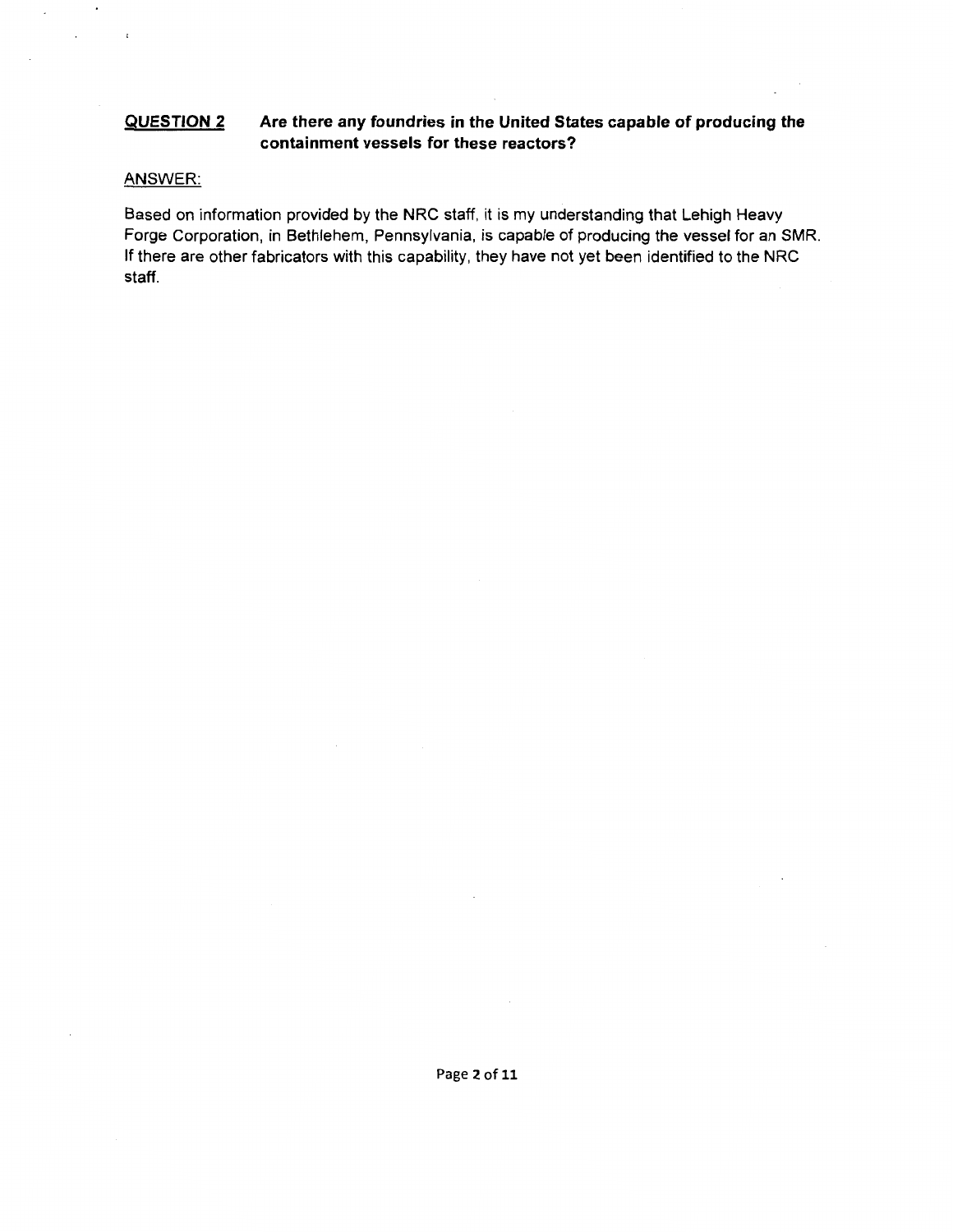### Questions from Representative Ed Whitfield

### QUESTION 1 In our hearing last July, Commissioner Magwood referred to the post-Fukushima actions the Commission approved on March 9, 2012, and stated: "We still have much work to do but the steps taken thus far represent a very significant increase in safety based on the Fukushima experience."

- a) Has any effort been made to account for the increase in safety inherent in those actions?
- b) Shouldn't this new, higher level of safety provide the threshold against which the benefits of any future actions should be analyzed?

### ANSWER:

- a) Yes, the NRC accounts for actions already taken, such as the three March 2012 actions as well as those planned, in evaluating regulatory decisions regarding post-Fukushima actions.
- b) The Commission will consider the safety benefit of any future post-Fukushima actions, including any cost/benefit and backfit analyses required by NRC regulations. Additionally, actions planned or taken will be accounted for in future decisions.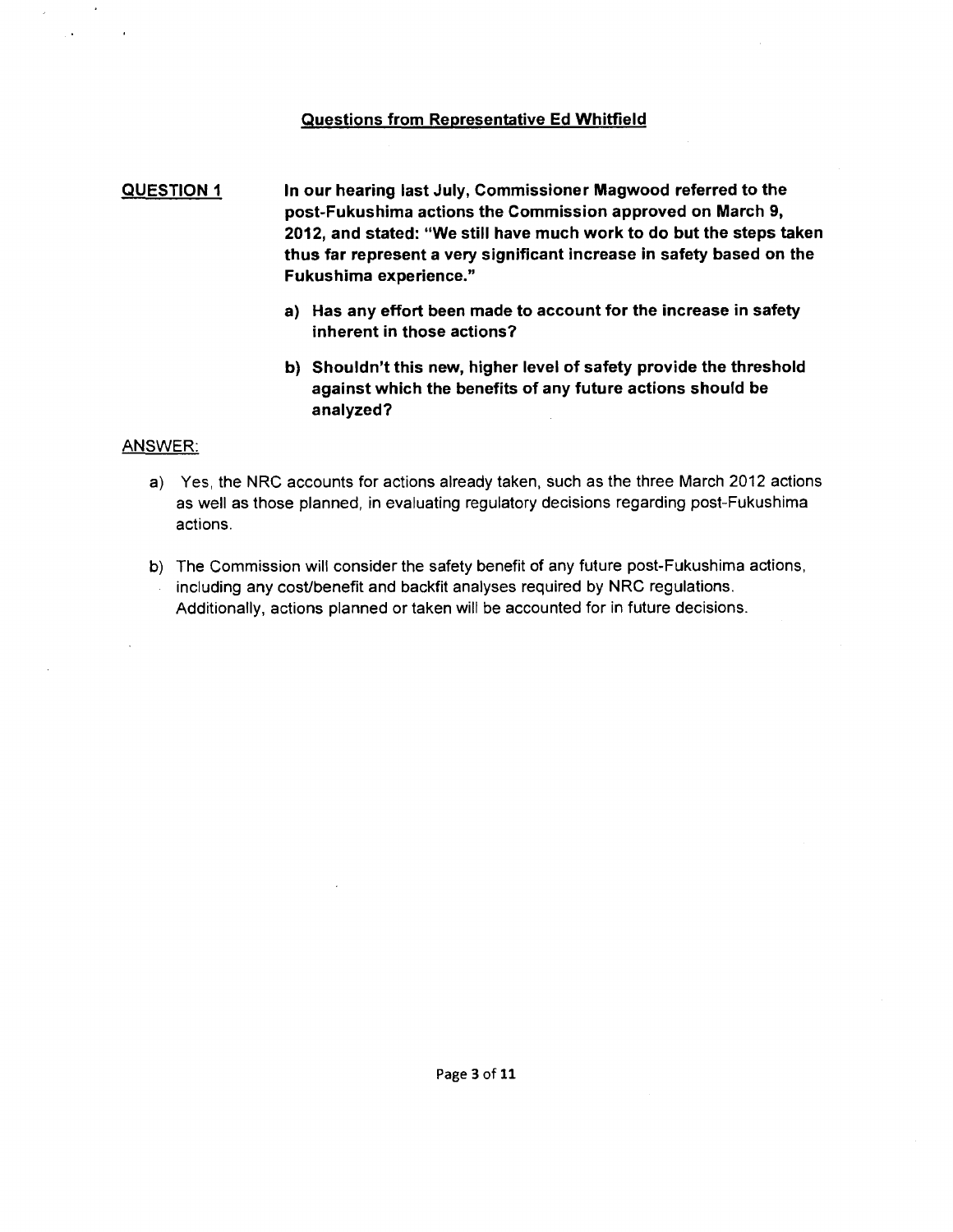### **QUESTION 2**  I **understand that there are several domestic companies developing small modular reactors (SMRs) that have engaged NRC staff about design certification activities. Which designs have been endorsed by potential license applicants who have written to the NRC indicating their intent to build such a design?**

- **a) Does the NRC currently have adequate staff and resources to address its small reactor licensing work?**
- **b) If the NRC is faced with limited resources for licensing activities, how will the NRC prioritize its licensing efforts with regard to small reactors?**
- **c) Please provide the status of the NRC's progress on aligning the existing regulatory framework developed primarily for large light**  water reactors with that needed for SMR technologies including **any issues that might require rulemaking.**

### ANSWER:

The NRC annually publishes a Regulatory Information Summary to request information from industry about plans to submit design certification applications and license applications. Industry responses to the NRC's December 2012 request indicate that four domestic companies plan to submit design certification applications to the NRC for small modular light water reactor designs. Those companies are B&W mPower™, Nu Scale, Westinghouse, and Holtec. Two utilities responded, expressing their intent to submit license applications. They are the Tennessee Valley Authority referencing the mPower™ design to be constructed at the Clinch River site in Tennessee, and Ameren referencing the Westinghouse design to be constructed at the Callaway site in Missouri. There are also some companies, both foreign and domestic, that have informed the NRC of plans to submit design certification applications and various license applications for non-light water designs. These include Toshiba for their liquid sodium-cooled reactor, the 48, and STL, a South African company, for their pebble bed high-temperature gascooled reactor. Finally, the Next Generation Nuclear Plant Alliance, a consortium of domestic and foreign companies, has informed us of its plans to submit a construction permit application for a high-temperature gas-cooled reactor based on the Areva design.

a) The NRC's FY 2013 budget and FY2014 budget requests were predicated on conducting reviews of two small modular reactor designs that use light water reactor technology. However, neither the current budget nor the FY2014 budget request would support all of the work that has been identified. In addition to NRC staff resources, the agency had planned to rely on contractor support for parts of the reviews. However, impacts from budget sequestration, which result in reductions to contractor support, will challenge the ability of the NRC to move forward on these projects.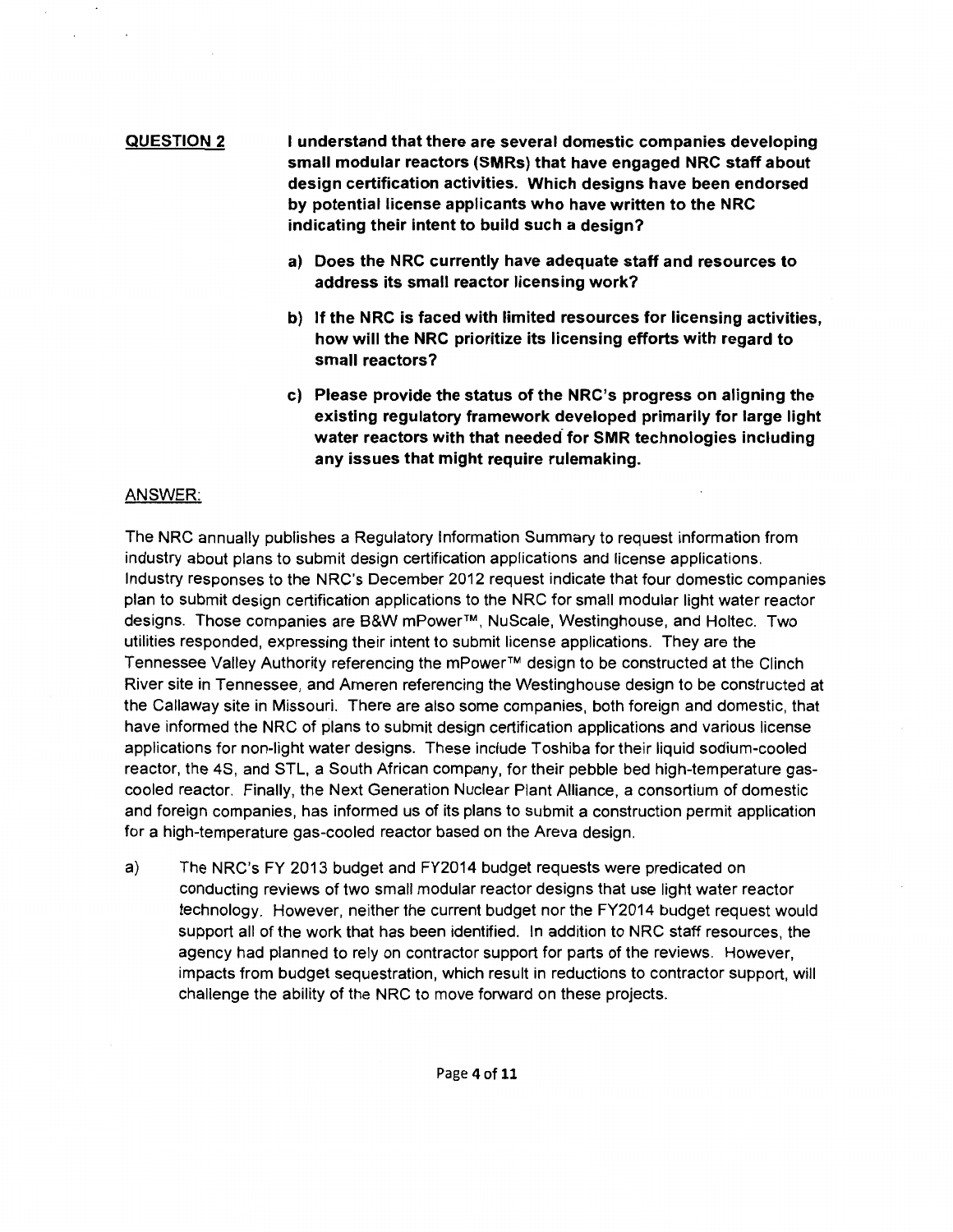- b) The NRC's budget for new reactor licensing activities accommodates licensing and design certification for both large reactor and small modular reactor designs. The NRC prioritizes the full range of new reactor work (large and small designs) to the extent budgeted resources are available. Within this larger context, NRC will prioritize the small modular reactor review work to first support the projects selected by the Department of Energy (DOE) through its SMR Licensing Technical Support Program.
- c) The NRC's existing regulatory framework is appropriate for reviewing the small modular light water reactor designs and license applications. Through pre-application activities, principally with mPower™ and NuScale, design-specific review guidance is being developed by the NRC to facilitate review of these designs and their unique features. These design-specific review standards are supplemented by NRC's continuing effort to maintain and update its Standard Review Plan.

Based on responses received to the December 2012 Regulatory Information Summary that indicate that some entities plan to submit design certification applications for nonlight water reactor technologies, the NRC has identified approaches that could be implemented to support the review of these "advanced non-light water reactor" designs. Last year, in response to a request from Congress, the NRC staff prepared a document entitled "Report to Congress: Advanced Reactor Licensing," which details the NRC's efforts and plans regarding advanced reactors. The Commission transmitted this report to the Congress on August 22, 2012.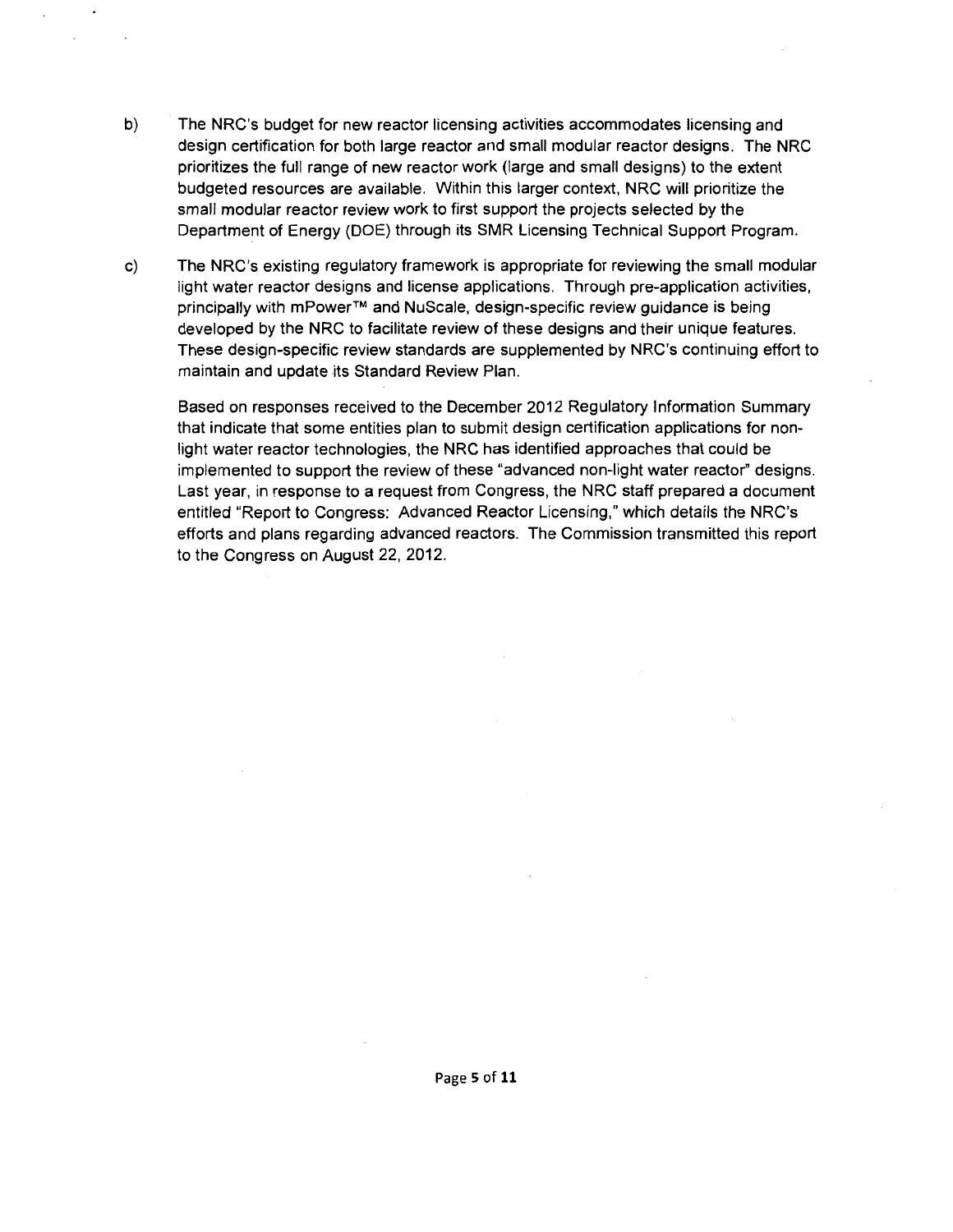### Questions from Representative John Shimkus

QUESTION 1 I understand the NRC is analyzing the safety of using dry cask storage for extended periods of time. What is the time frame currently being analyzed?

> a) Is the NRC considering a requirement that Independent Spent Fuel Storage Installations maintain or reinstate the capability to repackage dry cask storage canisters?

### ANSWER:

The NRC is examining the technical needs and potential changes to the regulatory framework that may be needed to continue licensing of spent nuclear fuel storage beyond the initial and first renewal licensing periods. In May 2012, the NRC issued for public comment a report on identifying and prioritizing the technical information needs affecting potential regulation of extended storage and transportation of spent nuclear fuel. This report noted that, for this evaluation, the NRC has considered performance of the storage systems over an initial 300 year period following removal of the spent nuclear fuel from the reactor. The NRC staff selected the long period for analytical purposes in order to capture potential effects of relatively slow-acting degradation processes.

The NRC is not currently considering a requirement that Independent Spent Fuel Storage Installations maintain or reinstate the capability to repackage dry cask storage canisters.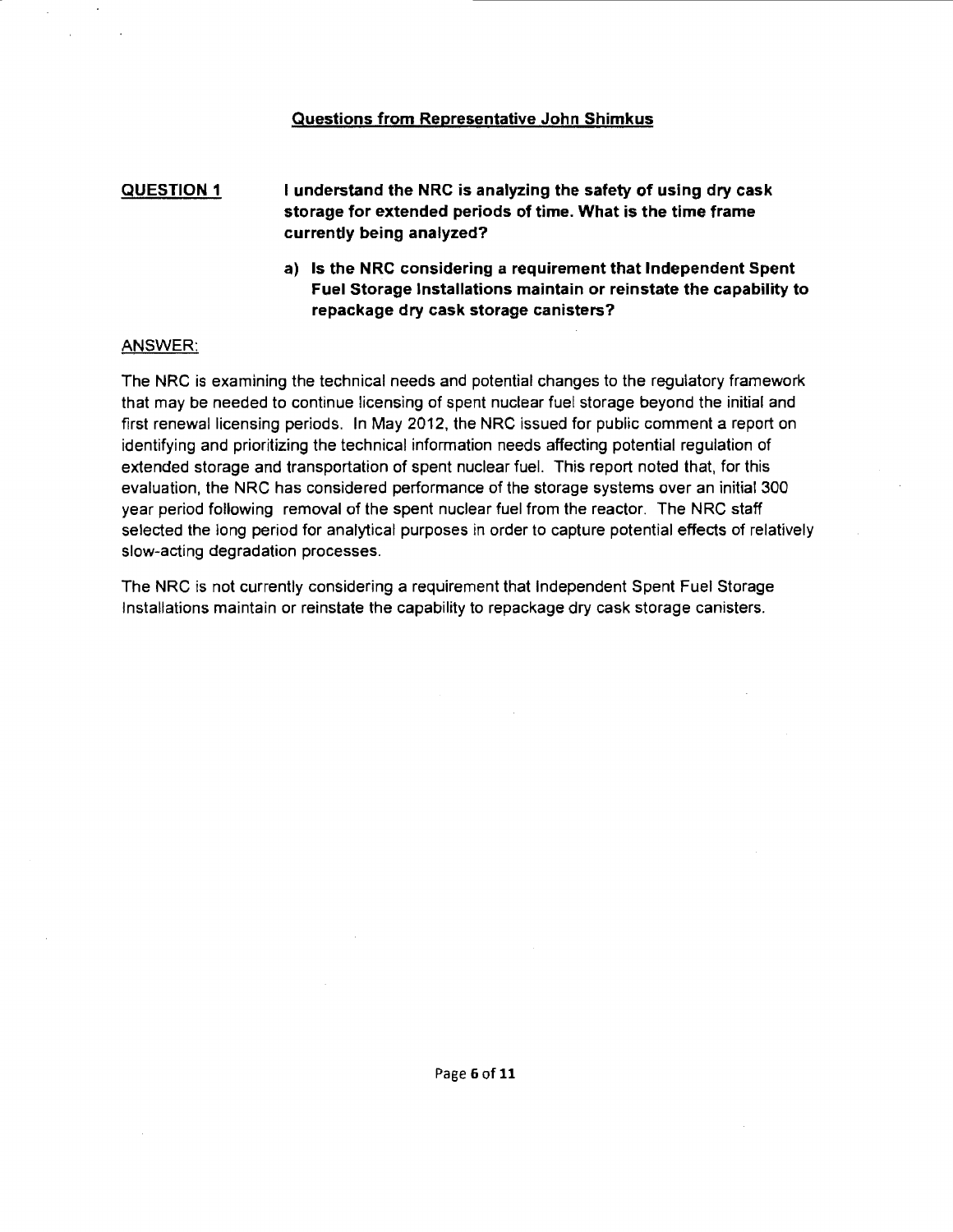### QUESTION 2 In Finding #2 of the Commission's 2010 waste confidence determination, the NRC found that a repository would be available "when necessary". The court vacated the NRC's determination, and now the Commission is forced to initiate a new waste confidence proceeding.

- a) Since the scope of the NRC waste confidence proceeding seems focused on environmental impact issues, how will you gather evidence to support Finding 2, which addresses repository availability, not environmental impact?
- b) Will DOE provide evidence for the record on its plans for a repository?
- c) Without evidence from DOE, what sort of evidence do you think would support a repository availability finding?
- d) In vacating the NRC's Waste Confidence rule, the court directed the NRC to examine the environmental impact if a repository is never available and the period of storage on site is indefinite. Isn't the Finding #2 determination of repository availability a necessary element of determining the time period to be examined by the environmental impact statement?
- e) To what extent will the Commission consider the "No Action" alternative documented in the Yucca Mountain Environmental Impact Statement?

### ANSWER:

- a) Consistent with the National Environmental Policy Act, the NRC will make reasonable assumptions regarding the availability of a repository. The NRC's reasonable assumptions will include an assessment of repository availability within 60 years beyond the licensed life for operation of the reactor, within 160 years beyond the licensed life for operation of the reactor, and indefinite storage (i.e., a repository is never available). The information that the NRC is considering in the generic environmental impact statement includes, for example, international and domestic experience in siting a geologic repository, the January 2013 DOE report, "Strategy for the Management and Disposal of Used Nuclear Fuel and High-Level Radioactive Waste," and the 2012 report of the Blue Ribbon Commission on America's Nuclear Future.
- b) In January 2013, DOE published its ''Strategy for the Management and Disposal of Used Nuclear Fuel and High-Level Radioactive Waste," which will be used as part of the analysis in the generic environmental impact statement that will support the updated Waste Confidence Rule. The DOE Strategy Report states that it is the Administration's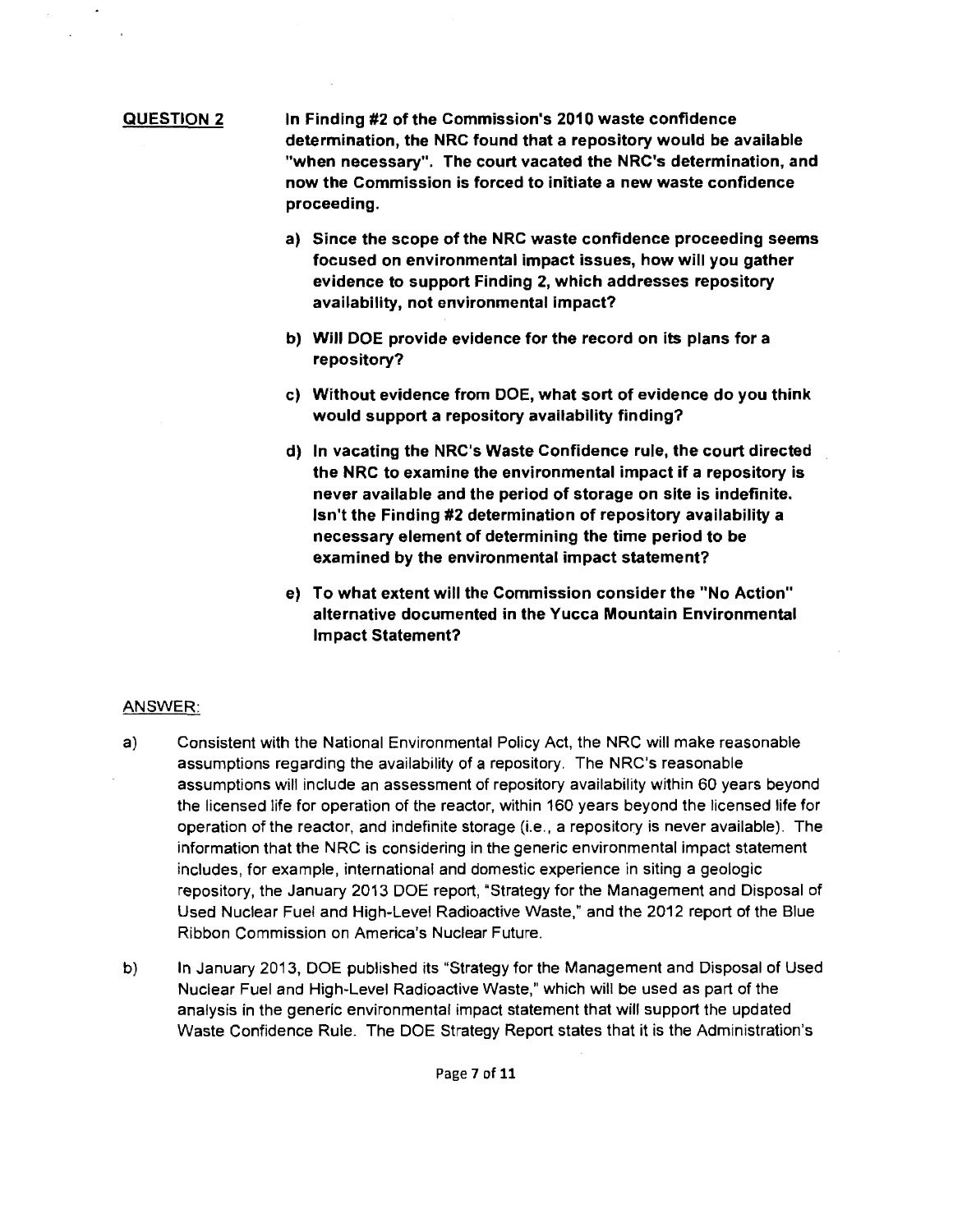goal to have a repository sited by 2026, licensed by 2042, and constructed and open by 2048. The NRC also plans to consider other publicly available information.

- c) The generic environmental impact statement will make a number of reasonable assumptions regarding repository availability. In addition to the DOE report "Strategy for the Management and Disposal of Used Nuclear Fuel and High-Level Radioactive Waste" (January 2013), the NRC will rely on a variety of information and analyses to support any conclusion on repository availability. This information includes international and domestic experience in siting a geologic repository and the 2012 report of the Blue Ribbon Commission on America's Nuclear Future.
- d) The Finding #2 determination of repository availability is not a necessary element of determining the time period to be examined by the environmental impact statement. The NRC is planning to analyze three scenarios in the environmental impact statement. These scenarios are the short-term period of continued storage (a repository available after 60 years), a long-term period of continued storage (repository available after 160 years), and indefinite storage (a repository is never available). The environmental impact statement will determine the impacts of continued storage for each of the scenarios.
- e) The Commission, in its staff requirements memorandum of September 6, 2012, directed the NRC staff to adopt or incorporate by reference, as appropriate, all or part of other agencies' EISs. A specific example given by the Commission was the Yucca Mountain Environmental Impact Statement "no-action" alternative.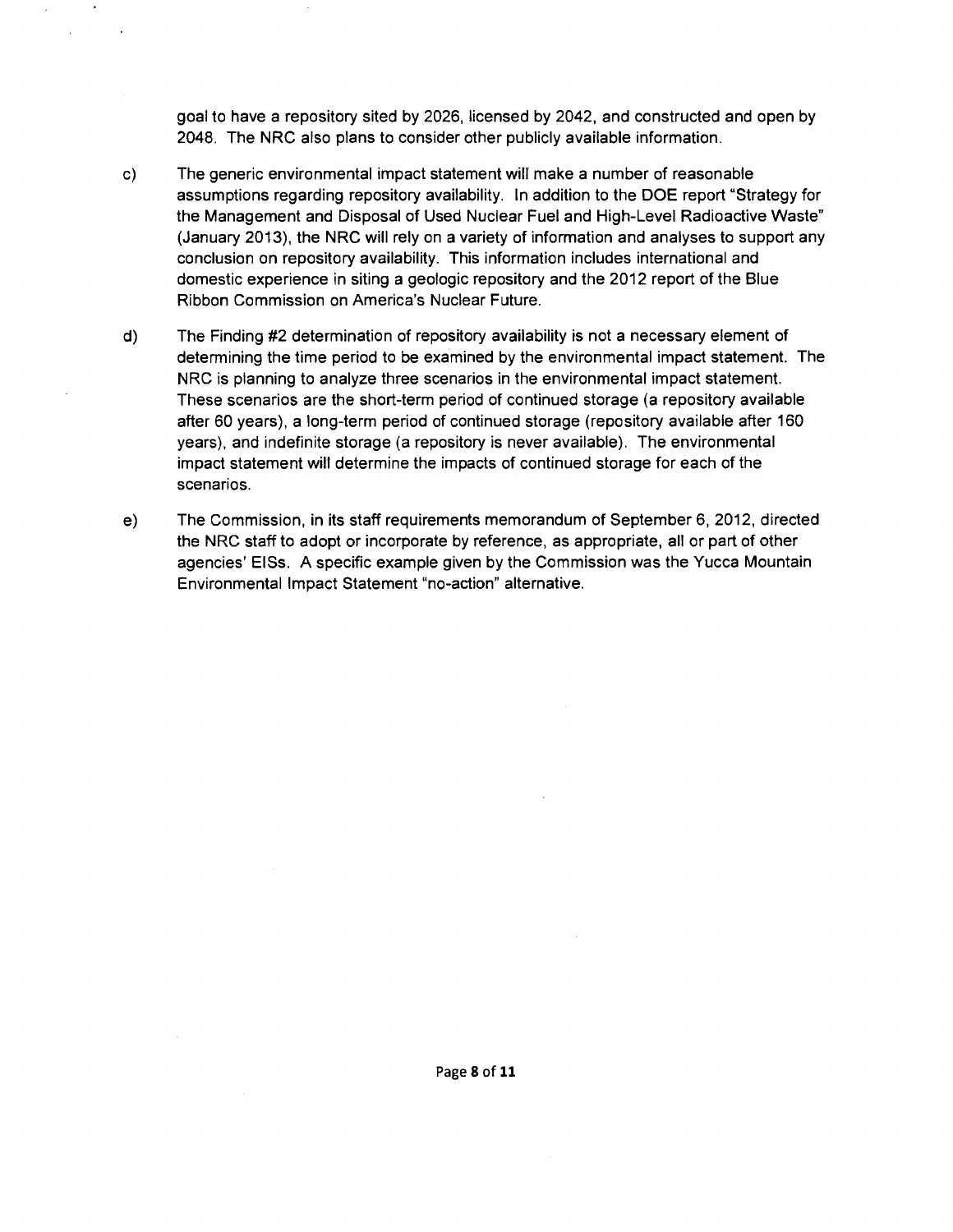### Questions from Representative Doris 0. Matsui

### QUESTION 1

As you know, there are nine commercial shut down nuclear power plant sites in the U.S., including Rancho Seco owned by my hometown utility, the Sacramento Municipal Utility District. Although the spent fuel is monitored and well-guarded, and is not an immediate safety or security concern, the presence of spent fuel at these sites is costly and prevents the use of the site for economically productive uses that would benefit the community.

Because SMUD and the utilities that own the other shut down reactors are not able to move the spent fuel to a permanent storage site, I am supportive of the federal government moving it to interim storage facilities. We need interim storage with or without a permanent facility.

Can you outline for me what challenges the Commission faces in moving spent fuel to interim storage?

### ANSWER:

The NRC has the regulatory infrastructure in place to license dry interim storage facilities and has licensed such a facility. The Department of Energy is the lead agency for implementing any changes to the national policy on nuclear waste management, which includes moving fuel to dry interim storage. This topic is addressed in the DOE report "Strategy for the Management and Disposal of Used Nuclear Fuel and High-Level Radioactive Waste" (January 2013), which provides the Administration's framework for implementing a long-term solution for fuel storage and disposal. As the national policy evolves, the NRC's mission remains the same - to ensure the safe and secure use of radioactive materials while protecting people and the environment.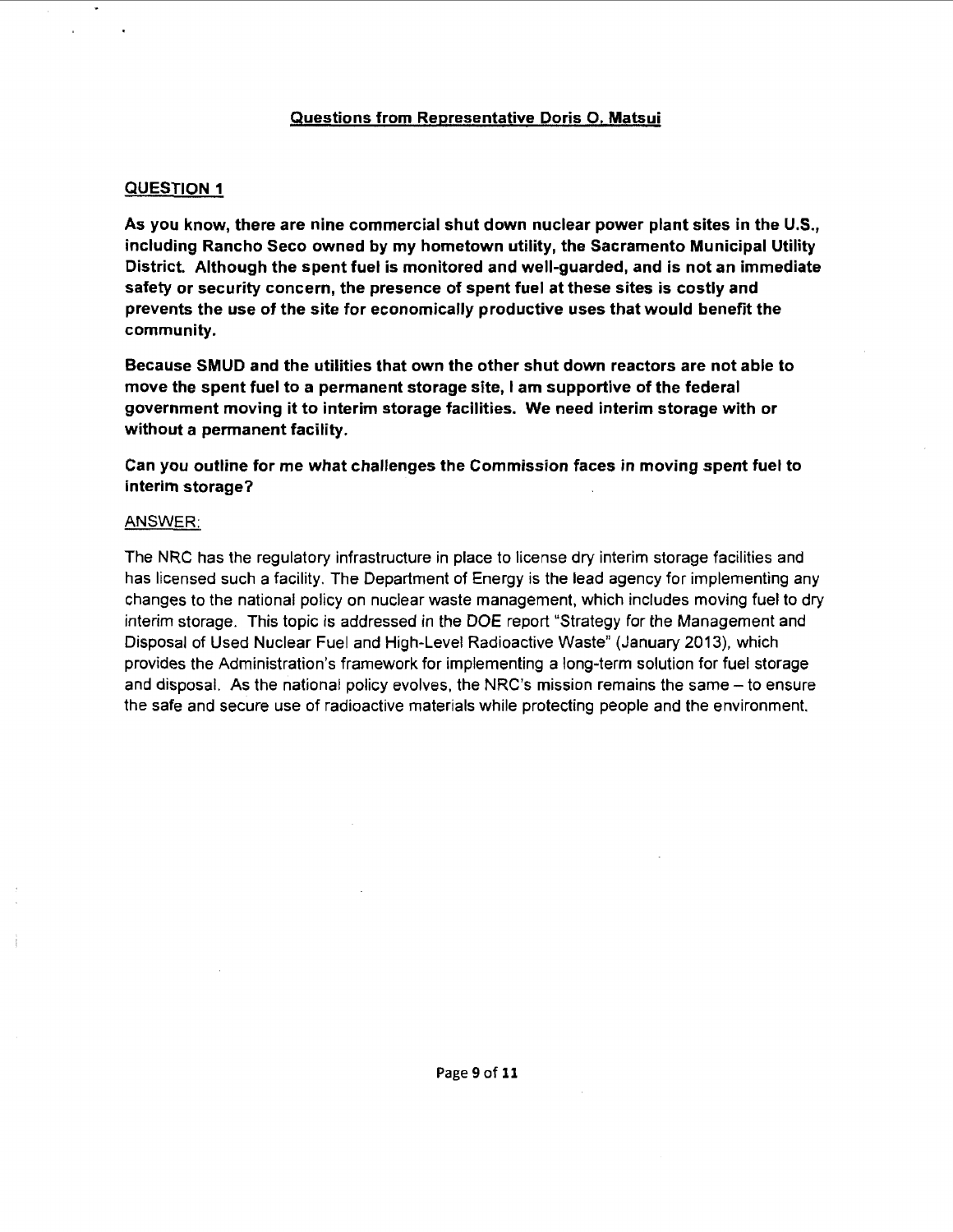### **QUESTION 2**

### **Do you believe that independent progress can be made on developing interim storage facilities even though we cannot currently reach a consensus on a permanent repository?**

### ANSWER:

The Department of Energy is the lead agency for implementing any changes to the national policy on nuclear waste management, which includes moving fuel to dry interim storage. This topic is addressed in the DOE report "Strategy for the Management and Disposal of Used Nuclear Fuel and High-Level Radioactive Waste" (January 2013), which provides the Administration's framework for implementing a long-term solution for fuel storage and disposal. The NRC is not responsible for implementing the national policy on nuclear waste management, including development of interim storage facilities. NRC's responsibility is independent licensing, regulation, and oversight of interim storage facilities. NRC is not responsible for site selection, but will consider the suitability of a site as part of the licensing process. The NRC has in place the appropriate regulatory framework to license and regulate future interim dry storage facilities.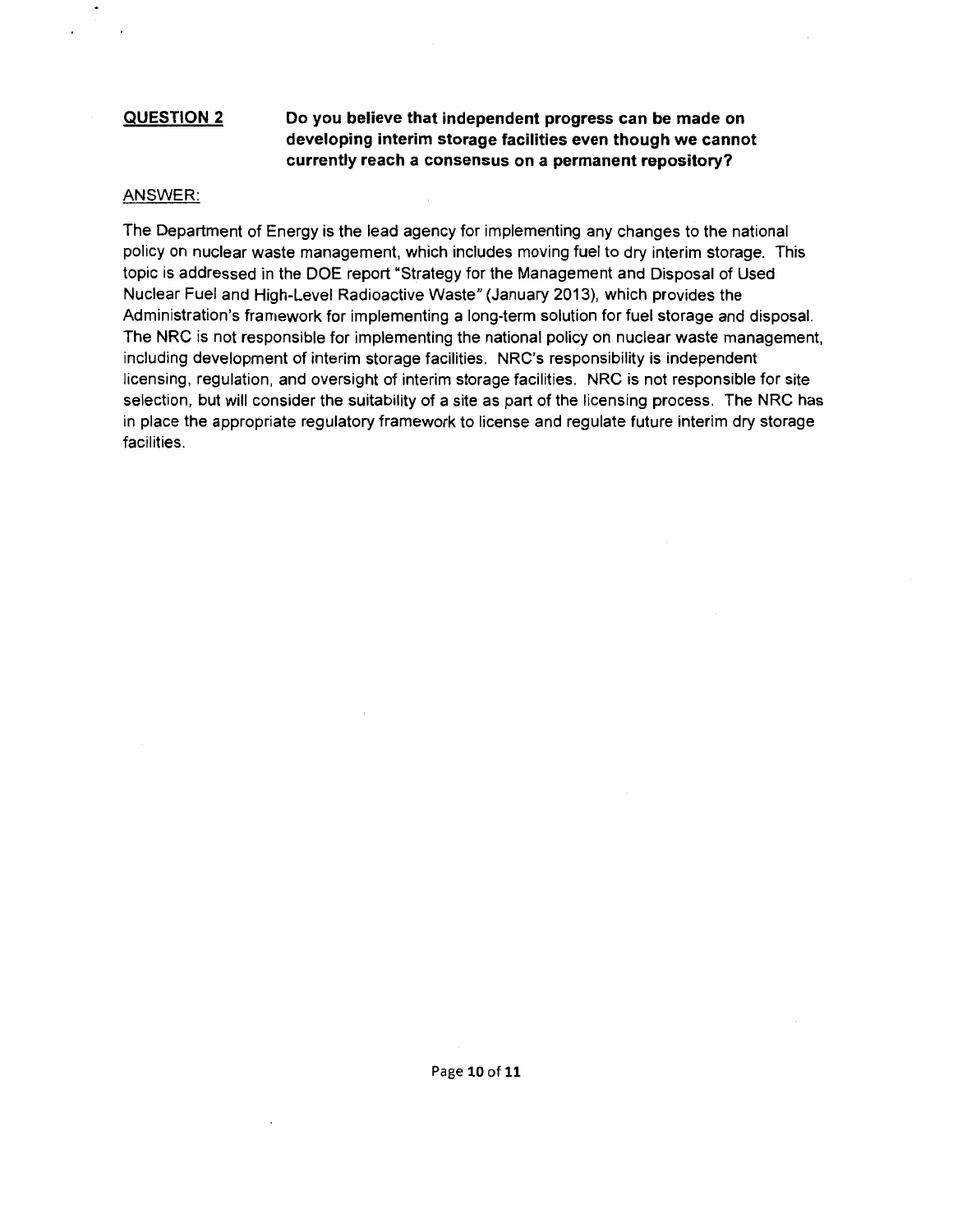### QUESTION 3.

I believe it makes sense to move spent nuclear fuel from decommissioned sites first and I hope we can start seeing progress made in this area. As we all know, the U.S. Court of Appeals for the D.C. Circuit is currently considering whether or not to order the NRC to resume consideration of the Yucca Mountain license application.

Can you tell me what challenges the NRC or DOE would face if the federal court orders work to resume on Yucca? In particular do you see impediments to reacquiring the permits, or finding the personnel and knowledge base to resume where work was left off?

### ANSWER

If the federal court directs NRC to resume work on the Yucca Mountain license application, the agency will comply, to the extent that funds are currently available. The NRC's principal challenge would be to reconstitute its review team with individuals from within and outside the Agency who possess the critical skills and knowledge base.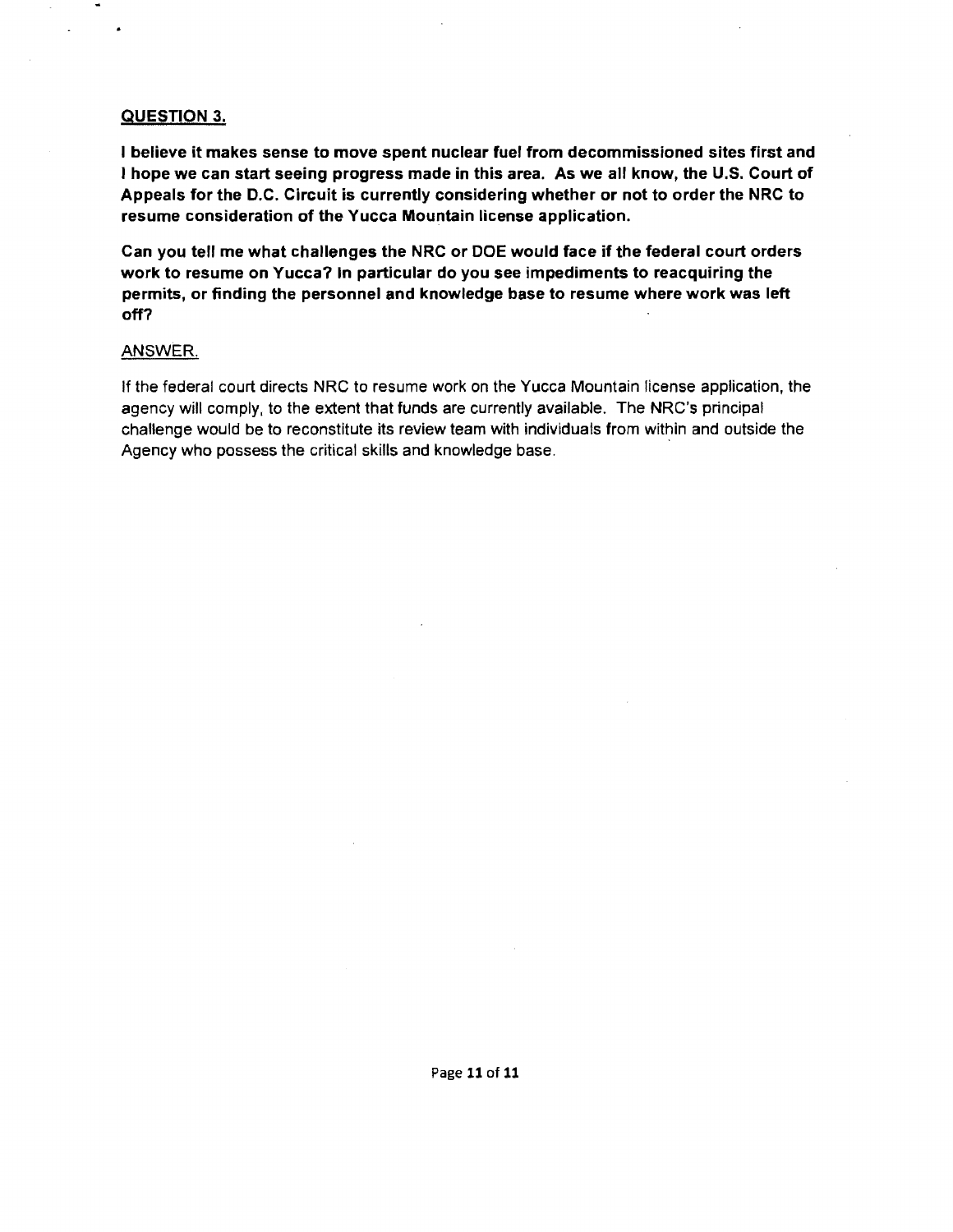

### **UNITED STATES NUCLEAR REGULATORY COMMISSION**  WASHINGTON, D.C. 20555-0001

#### COMMISSIONER

February 11. 2014

The Honorable Ed Whitfield Chairman, Subcommittee on Energy and Power Committee on Energy and Commerce United States House of Representatives Washington, D.C. 20515

The Honorable John Shimkus Chairman, Subcommittee on Environment and the Economy Committee on Energy and Commerce United States House of Representatives Washington, D.C. 20515

Dear Chairman Whitfield and Chairman Shimkus:

I appeared before the Subcommittee on Energy and Power and the Subcommittee on Environment and the Economy of the Committee on Energy and Commerce on December 12, 2013, at a hearing entitled, "Oversight of NRC Management and the Need for Legislative Reform," along with my colleagues on the Commission. In response to your letter of January 15, 2014, enclosed please find my responses to questions for the record, directed to me, from that hearing.

If I can be of further assistance, please do not hesitate to contact me,

Sincerely.

**a** 

Kristine L. Svinicki

Enclosure: As stated

cc: The Honorable Bobby L. Rush Ranking Member Subcommittee on Energy and Power

The Honorable Paul Tonko Ranking Member Subcommittee on Environment and the Economy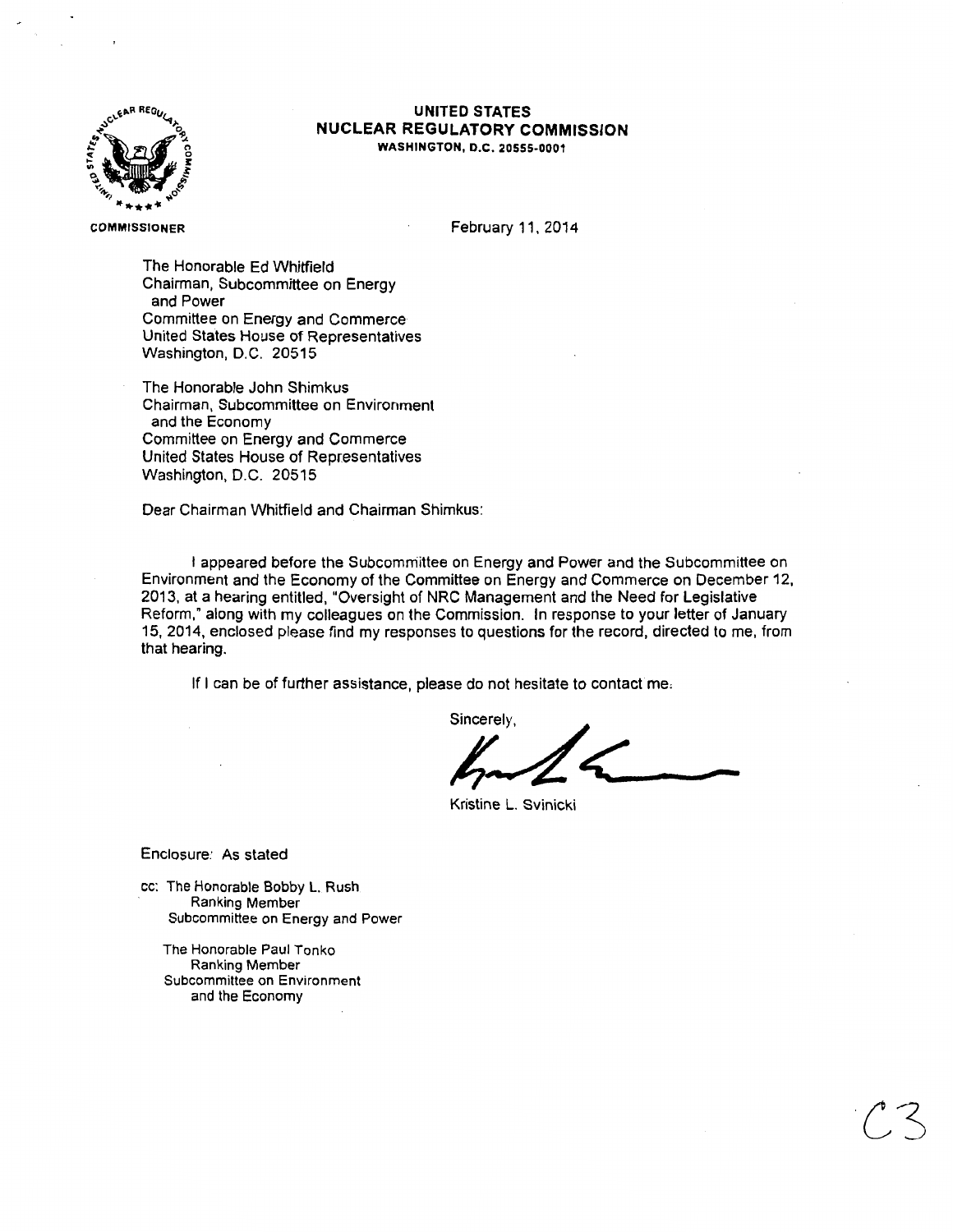### Questions from Representative Ed Whitfield

QUESTION 1. According to the NRC staff's FY 2012 report on adverse trends in the industry's safety performance: " ... the staff identified no statistically significant adverse trends in industry safety performance." In fact, a closer inspection of the long-term trend graphs in that reports shows that the industry is improving safety in 10 out of the 14 graphs. The staff indicated the remaining four: "... did not have a statistically significant trend." However, the nuclear reactor safety budget has grown 48% over the last ten years even though the number of licensing actions and tasks has decreased 40%. Four reactors permanently shut down last year, another one will this year, and reports persist that others may also.

> a. Please describe what actions you believe the Commission should take to ensure the budget is commensurate with decreased workload, a shrinking fleet, and improving industry safety performance.

### ANSWER.

As a member of the Commission, I participate in deliberations on the agency's annual budget request and subsequent oversight of its execution, with the objective of ensuring that resource requests are commensurate with workload. This includes overseeing the annual budget formulation process of developing a two year projected workload in the Nuclear Reactor Safety Program and the Nuclear Materials and Waste Safety Program. This includes the anticipated number of licensees, as well as the number and complexity of anticipated license applications and other licensing actions. On an annual basis, the Commission oversees the review of the baseline budget and adjusts resource allocations based on several factors, including letters of intent from current and prospective licensees, changes in regulatory requirements, and prior year expenditures. The year prior to executing the budget, the Commission oversees the review of requested resources and associated workload and makes adjustments based on current information. Lastly, in the year of budget execution, the agency adjusts resources commensurate with the level of work currently before it.

### b. Please describe any recommendations you believe would improve the prioritization and application of resources to matters that are safety significant

### ANSWER.

Over the last few years, the agency has made improvements to its budgeting processes. Most recently, the NRC adopted a baseline budgeting approach for the development of the Fiscal Year 2015 budget. The approach uses information on the execution of resources from the prior year as a starting point for developing the resource request, then takes into account known "fact-of-life" changes in workload as well as the Commission's planning objectives for budget development and prioritization of planned activities to ensure prioritization and application of resources to matters that are safety significant. Further, during the budget process, the Commission ensures that adequate resources are requested to achieve the safety and security goals and objectives as described in the agency Strategic Plan. The agency should continue these processes to ensure the most effective and efficient application of resources.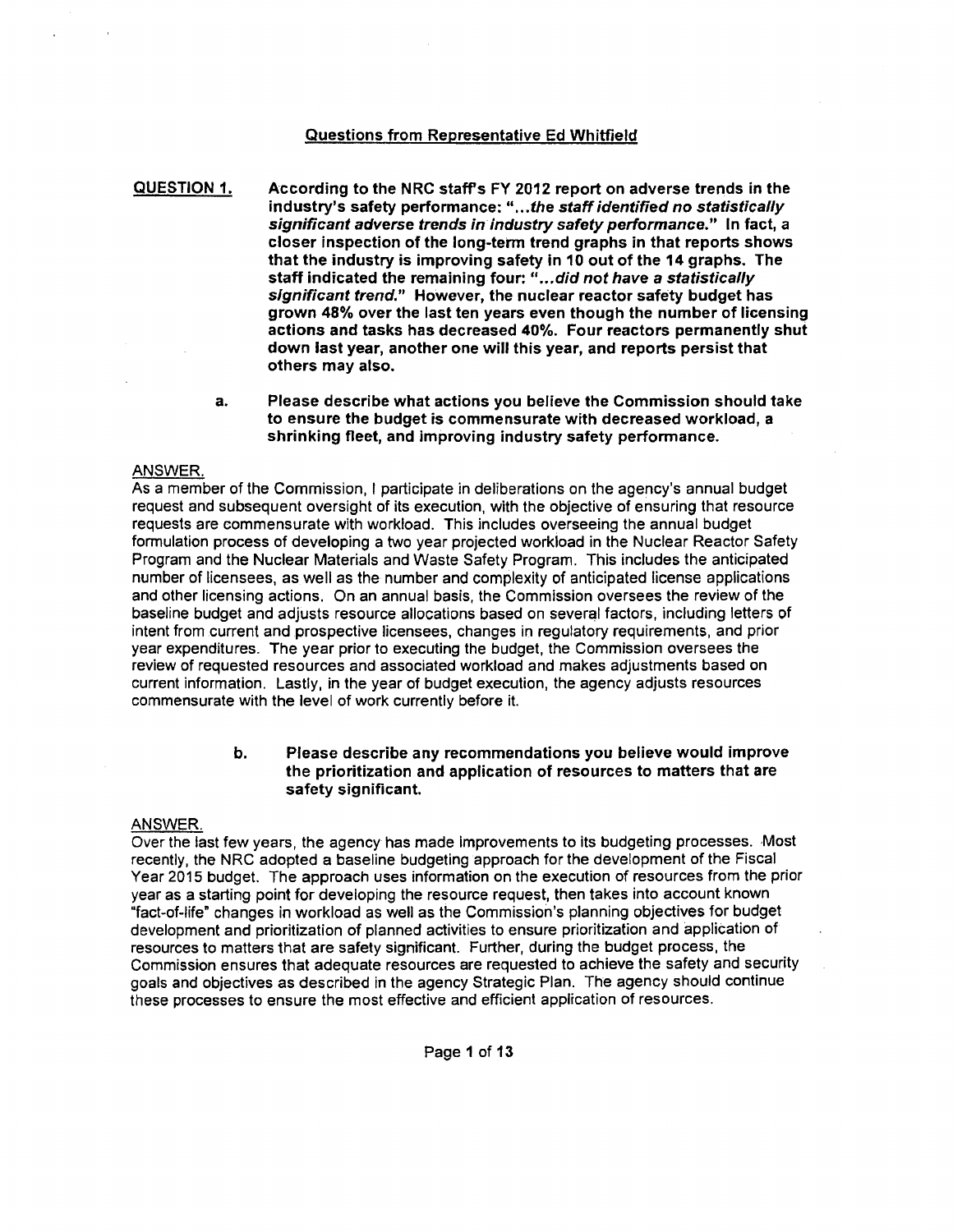### Questions from Representative John Shimkus

#### QUESTION 1. Given the DC Circuit Court of Appeals reaffirmed the NRC's obligation under the Nuclear Waste Policy Act to review the Yucca Mountain license application, do you as an individual commissioner believe It is incumbent upon the NRC to request the funding necessary to complete the license review?

### ANSWER.

I am informed by the agency's legal counsel that the court's decision does not compel the NRC to request additional funding from the Nuclear Waste Fund. As an individual member of the Commission, however, I have supported the agency's development of a budget estimate of the costs to fully resume the Yucca Mountain application review, including the associated adjudicatory proceeding. I have and will continue to deliberate with my fellow Commissioners on the question of seeking supplemental or routine appropriations for this purpose in the course of our ongoing budget formulation, a matter upon which we act as a collegial body.

#### QUESTION 2. Do you as an individual commissioner believe the NRC should propose a supplemental budget request to the Office of Management and Budget to support full resumption of the license review? If not, why not?

### ANSWER

As an individual member of the Commission, I have supported the agency's development of a budget estimate of the costs to fully resume the Yucca Mountain application review, including the associated adjudicatory proceeding. I have and will continue to deliberate with my fellow Commissioners on the question of seeking supplemental or routine appropriations for this purpose in the course of our ongoing budget formulation, a matter upon which we act as a collegial body.

#### QUESTION 3. If the Commission fails to request funding for completing the Yucca Mountain licensing process, do you as an indiVidual commissioner believe that would weaken the basis for Waste Confidence findings?

### ANSWER

No. The "waste confidence" rulemaking that the Commission has underway seeks to adopt the Commission's generic assessment of the environmental impact of several scenarios, including the need for continued storage of spent fuel at reactor sites for an indefinite period of time due to continued uncertainty concerning the licensing and construction of a repository. Although the NRC staff is currently considering and developing responses to the comments received on the generic environmental impact statement (GEIS), NRC's analysis supports the view that not only is it technologically feasible to license and construct a repository, but also that the final GEIS will adequately address the impacts of continued storage under each of these scenarios, without regard to whether additional funds for the licensing process are sought or received.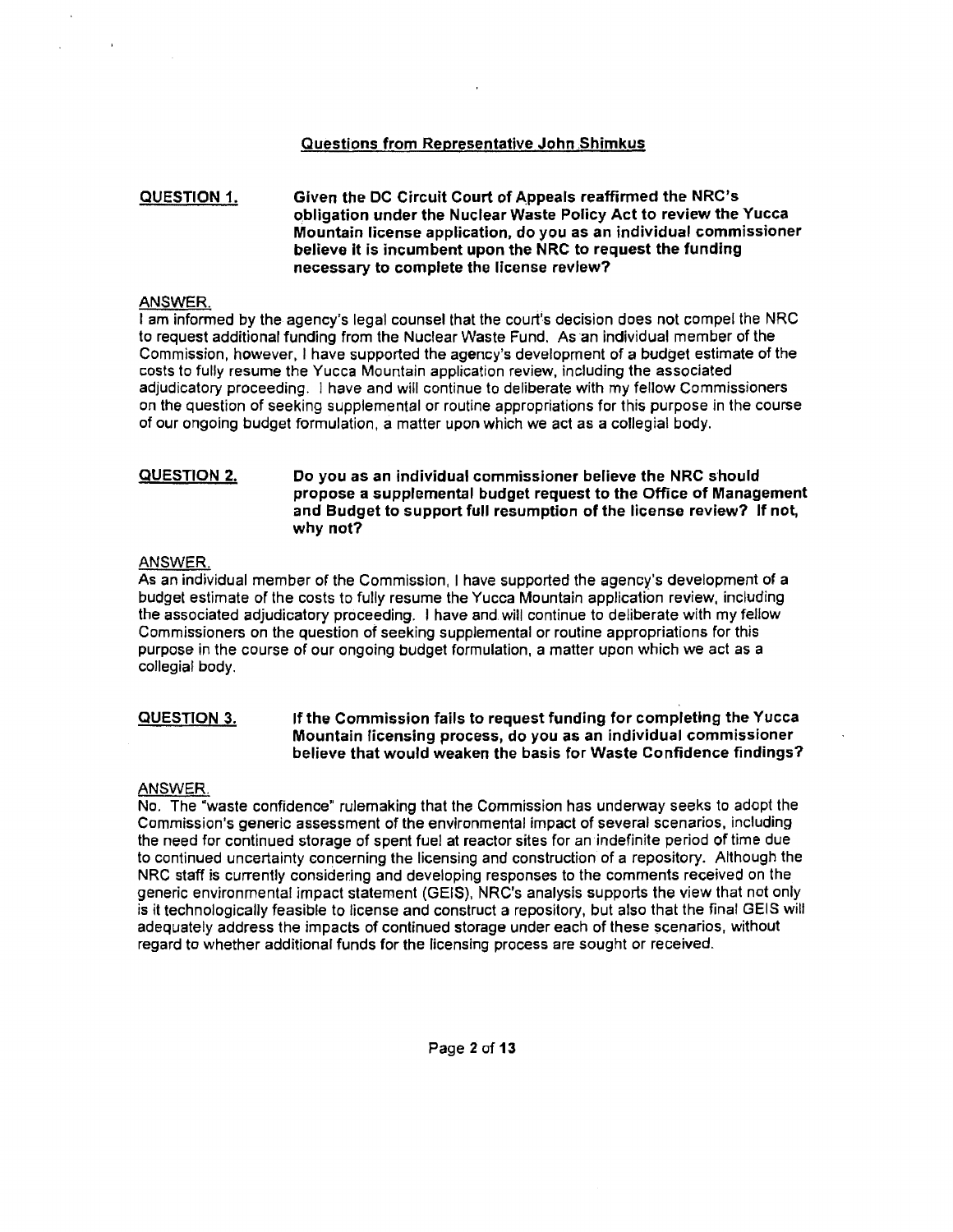### QUESTION 4. Given the fact that the NRC routinely issues draft SERs during other license reviews and later revises them, do you as an individual Commissioner believe the Commission should utilize the same approach on the Yucca Mountain license review for the sake of transparency? If not, why not?

### ANSWER

As a part of actions taken in response to the writ of mandamus, the Commission directed the staff to work on completion of the Safety Evaluation Report volumes concurrently, but to release each volume upon its completion. The Commission noted that such serial release, in addition to other benefits, would enhance agency transparency.

### QUESTION 5. Recently, the NRC staff provided a 400-page report to the Commission: "Consequence Study of a Beyond-Design-Basis Earthquake Affecting the Spent Fuel Pool for a U.S. Mark 1 Boiling Water Reactor." The cover memo for that report states:

"This study shows the likelihood of a radiological release from the spent fuel after the analyzed severe earthquake at the reference plant to be very low (about 1 time in 10 million years or lower)."

The staff has provided the Commission with a 200-page report entitled 11 Staff Evaluation and Recommendation for Japan Lessons-Learned Tier 3 Issue on Expedited Transfer of Spent Fuel". In this report, the staff concluded that:

- "The costs of expedited transfer of spent fuel to dry cask storage outweigh the benefits";
- "Additional studies are not needed"; and
- "No further regulatory action is recommended for the resolution of this Issue and this Tier 3 item should be closed".
- a. As an individuar Commissioner, do you have any reason to doubt the NRC staffs competence in this regard?

### ANSWER:

The Commission continues to review and deliberate on the staffs recommendation in this matter. Respecting the fact that our ongoing collegial deliberation is not yet concluded, I am not able to comment specifically but will note that my individual vote and accompanying views will be released to the public on the agency's website, upon completion of the Commission's decision-making process.

I will note as a general matter, however, that during my tenure as a member of the Commission I have had occasion to disapprove a staff recommendation to the Commission, in whole or in part. Such disapprovals have arisen or may arise in the future not from any doubt about the staff's professionalism and competency, but rather from my role as an independent decision maker, who may weigh the facts or factors bearing on the matter differently than the staff.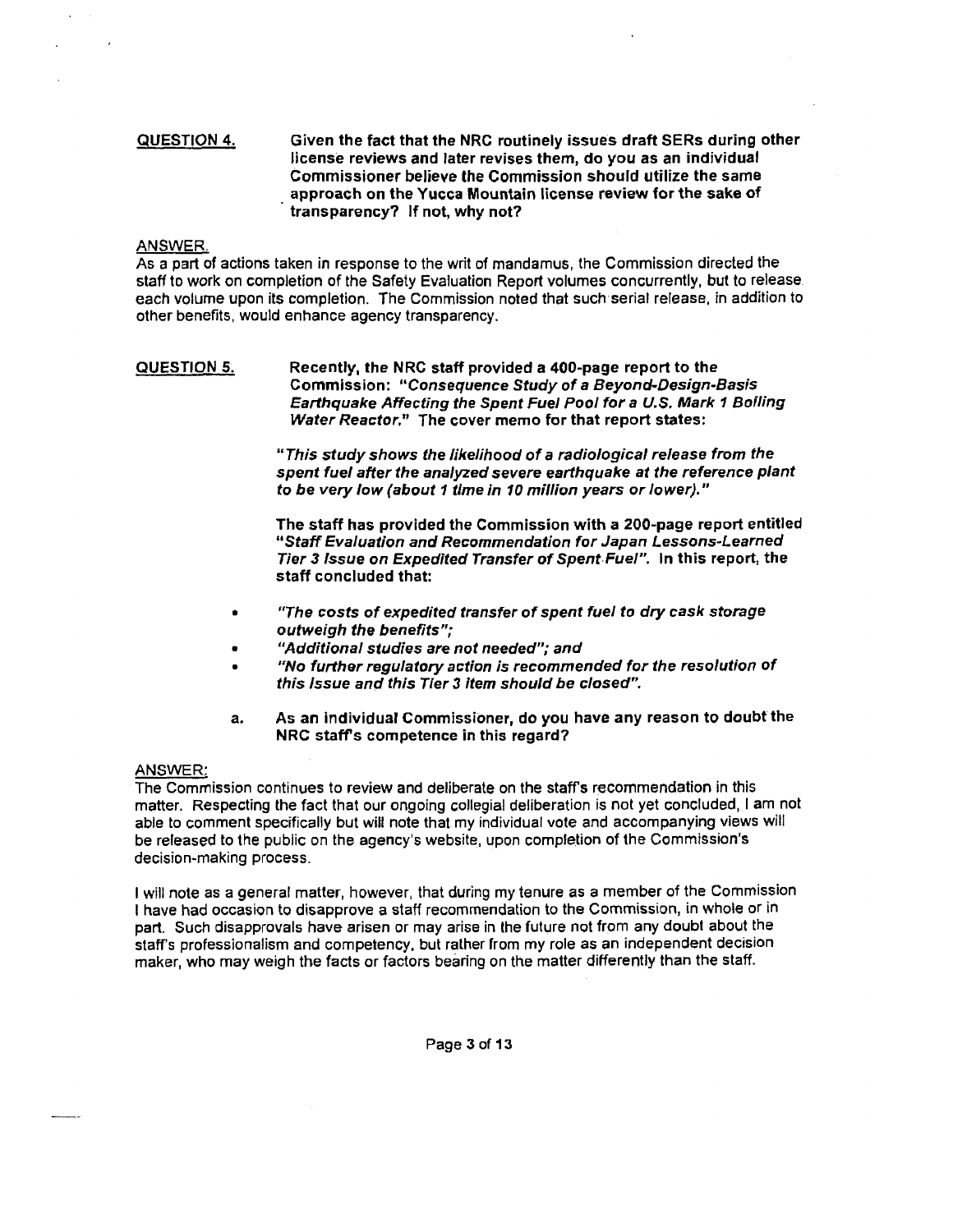### Questions from Representative Joe Barton

#### QUESTION 1. In November 2013, NRC released a report entitled "A comparison of U.S. and Japanese regulatory requirements in effect at the time of the Fukushima accident."

### a. Do you support all of the findings of the staff report?

### ANSWER

The staffs comparison report was limited in scope and was based solely on documents publicly available, in English, resulting in limitations in the number and breadth of insights provided by the report. That said, I do not have a basis to disagree with or take exception to the report's findings.

> b. The authors of the report acknowledge the staff's comparison was not an exhaustive review. Do you think it is appropriate for the Commission to consider revising the NRC's regulatory framework without having an exhaustive review as a solid basis for such a revision?

### ANSWER.

On the whole, I have supported the NRC's regulatory response and regulatory actions taken in response to Tier 1 priorities, i.e., those related to preventing or mitigating the types of conditions that contributed to core damage and the release of radioactive materials following the earthquake and tsunami in Japan. I assess these regulatory actions to be appropriate in light of their clear and evident relationship to the accident sequence in Japan. It cannot be dismissed, however, that a more comprehensive regulatory comparison - if one were conducted - could have some bearing on or provide insights into determining the appropriate regulatory response to items less directly related to the accident sequence or that the NRC has binned into lower priority tiers.

### c. What differences between the U.S. and Japanese regulatory framework were left out of the final report? Why were they not deemed to merit further analysis?

#### ANSWER.

As the publicly available voting records show, I advocated for a more comprehensive regulatory comparison to be conducted but failed to secure the support of a Commission majority for undertaking a more comprehensive review. The Commission majority would best be able to identify those areas deemed not to merit further analysis.

The Commission did support, however, the limited comparison referred to in your question, and I believe this analysis, albeit limited, has been beneficial to the agency's work. The comparison did not assess differences in administrative requirements, plant licensing or license amendment processes, reporting and inspection programs, or technical areas unrelated to the sequence of events at Fukushima, among others. The NRC staff has identified examples of technical areas that were not directly related to the sequence of events and therefore not included in the comparison. They include fire protection, security, and design basis accidents (e.g., losses of heat removal or inventory with AC power available).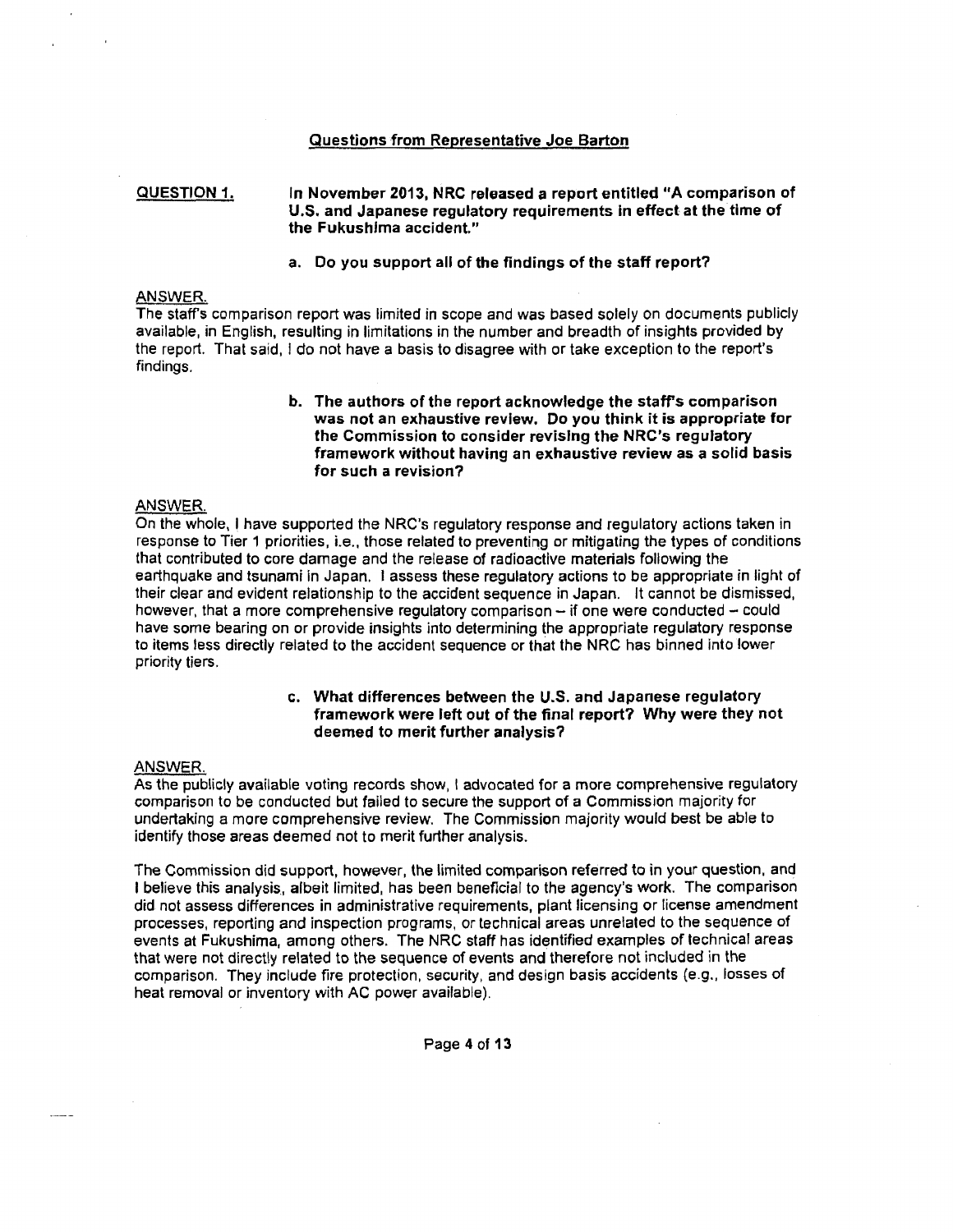### Questions from Representative Lee Terry

#### QUESTION 1. Prior to this hearing did Chairman Macfarlane Inform you of her intention to declare her opposition to H.R. 3132?

### ANSWER.

At the time of the hearing, the Commission as a body had not been solicited for a Commission position on H.R. 3132. Consequently, I had not engaged in deliberations with Chairman Macfarlane, or any other of my colleagues, to solicit individual or a possible consensus view in advance of my appearance on December 12, 2013.

#### QUESTION 2. Do you support or oppose the policy goals of HR 3132? Would you be willing to work with staff to perfect it?

### ANSWER.

I support the goal of H.R. 3132, which I understand to be clarification of certain provisions of the Reorganization Plan No. 1 of 1980 and codification of other, existing provisions. I stand ready to answer questions or lend whatever insights I may have regarding the underlying provisions if this would be of use in the Committee's work on this matter.

#### QUESTION 3. The June 26, 2012 NRC IG report "Possible Violations of the Reorganization Plan No. 1 of *1980* and NRC's Internal Commission Procedures by NRC Chairman" (2012 IG Report) states:

"President Carter said that the Chairman has a functional duty under the Reorganization Plan to declare emergency authority, and if he enacted emergency authority without a declaration, he would have been in violation of the Reorganization Plan. President Carter envisioned a Chairman exercising emergency authority for a specific transient emergency lasting a matter of days, not emergency authority for a matter of months."

a. Do you agree with President Carter that a Chairman has a functional duty to declare emergency authority? If not, why not?

### ANSWER.

Yes, a Chairman who begins exercising emergency authority should declare that he or she is doing so.

### b. How long do you believe a chairman should be allowed to exercise emergency authority?

### ANSWER.

A Chairman should be allowed to exercise emergency authority during the pendency of an emergency which has necessitated the declaration, until the circumstances necessitating the declaration are relieved or ameliorated. I believe this to be consistent with President Carter's statement, which I interpret to correspond, in general terms, to the United States' national response framework, which envisions a stepwise restoration of governance norms, as an emergency stabilizes and is brought under control.

Page 5 of 13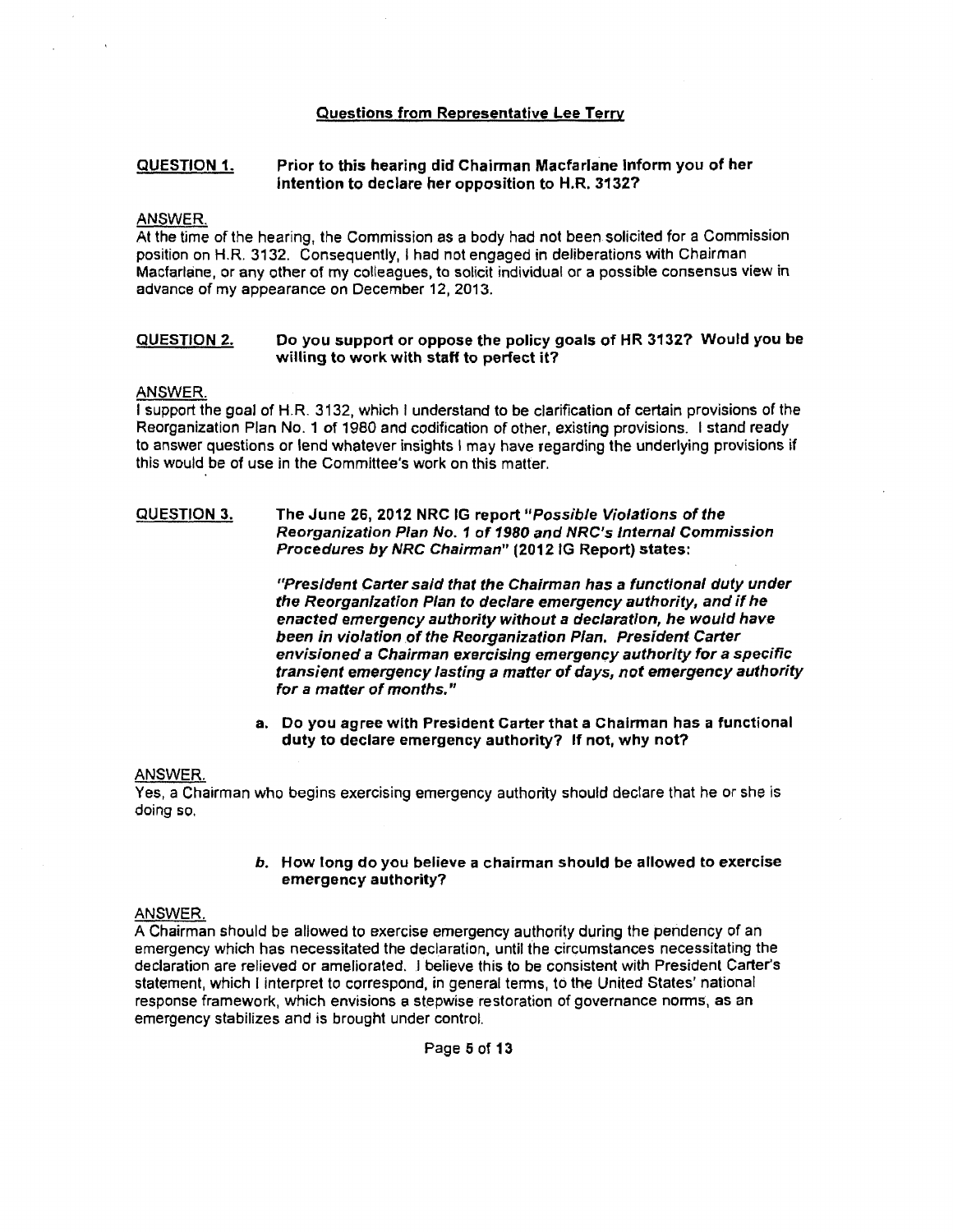#### QUESTION 4. The 2012 IG report states: "President Carter stated it would have been inappropriate for the Chairman to exercise emergency authority for a nuclear incident in Japan. Absent a domestic emergency, the authority lies with the full Commission and any review of the nuclear incident in Japan should have been in the hands of the Commission."

Do you believe the use of emergency authority for foreign events is warranted? Why or why not?

### ANSWER:

In general, an NRC Chairman's use of emergency authority should be limited to events and actions under the legal span of regulatory authority of the NRC. Although the NRC as an agency may be called upon to provide its expert consultation and advice in response to, for example, a nuclear emergency in a bordering country with cross border effects, based upon my understanding of our current national response framework, the NRC Chairman would not direct the response to such an event for the U.S. government as a whole.

QUESTION 5. During an emergency, the chairman or a designee acts as the Executive Team Director. NRC briefing materials list the Executive Team Director's key responsibilities for an activated operations center as the following:

- "Receive initial and periodic briefings on the nature and progression of the incident
- Ensure other Commissioners are kept informed
- Manage external interface (Federal agencies, White House, States, Congressional officials, State Department, JAEA, tribal organizations)
- Call to Governor's deslgnee and DHS Secretary
- Review and approve Situation Report (SITREP) and Press Releases
- Determine if Site Team (expanded activation mode) is necessary
- Prepare/Act as agency spokesperson for news center and Jnteragency events (e.g. WH briefings)"

Please explain whether you think the inclusion of an emergency declaration would be burdensome considering these key responsibilities already exist and procedures have been established for managing necessary communications.

### ANSWER.

I do not believe such a notification need be burdensome. As noted in the question, the Executive Team and Operations Center provide a Chairman leading a response with extensive resources and support.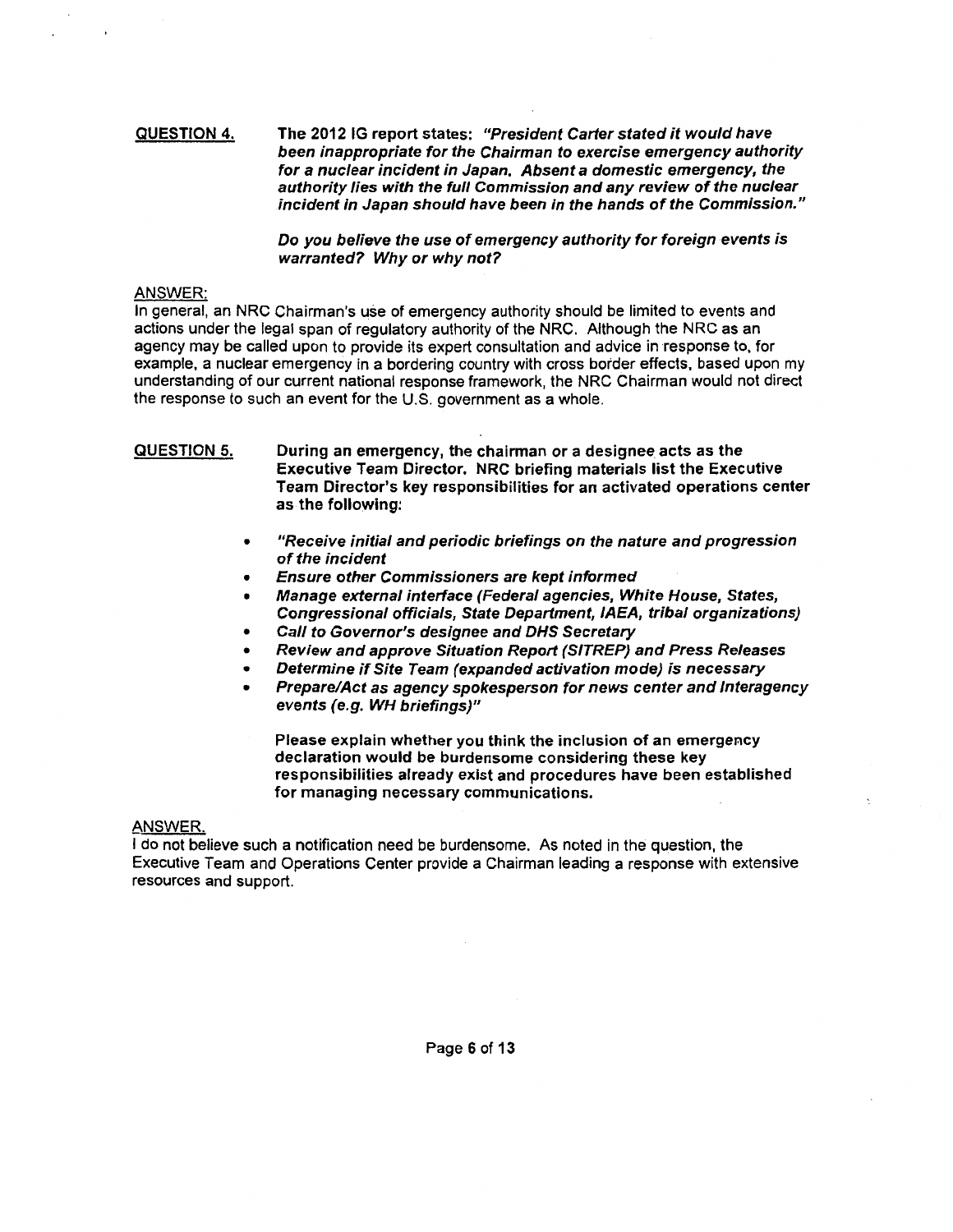### QUESTION 6. The 2012 IG Report states:

"Several officials commented that NRC has no procedures to follow for the Chairman to assert his emergency authority."

Do you believe the NRC should have a procedure that. clearly articulates the circumstances or actions that would require a chairman to exercise emergency authority and describes the process for doing so?

- a. If so, please describe what you believe should be included in such a procedure.
- b. If not, why not?

### ANSWER.

Clear and understandable procedures are important to emergency preparedness and response. The Commission now has under deliberation a revision to its internal procedures to conform the procedures to the provision enacted by Congress in the Consolidated Appropriations Act, 2014, Pub. L. No. 113-76, § 402, 128 Stat. 5, 182-183 (2014), requiring the NRC Chairman to provide notification to the Commission and Congress within one day after beginning to exercise emergency authority. This procedure will be posted to the agency's website when revisions are complete.

QUESTION 7. According to NRC briefing materials, licensees are required to notify the NRC of an event within 15 minutes. The NRC then expects to notify - within one hour - EPA, DOE, OHS, HHS, USDA, and FEMA. For what length of time do you believe a chairman should be allowed to unilaterally exercise the power of the full commission before notifying the public, the Congress, and fellow commissioners?

### ANSWER.

Under the provision enacted by Congress in the Consolidated Appropriations Act, 2014, Pub. L. No. 113-76, § 402, 128 Stat. 5, 182-183 (2014), the NRC Chairman will provide notification to the Commission and Congress within one day after beginning to exercise emergency authority. Given the extensive resources available to a Chairman responding to an emergency from both the Executive Team and the Operations Center, this notification need not be burdensome and could likely be completed well before the 24 hours expire.

#### QUESTION 8. The Office of Public Affairs leads one of the teams staffing the operations center during an emergency. Wouldn't this be an appropriate and efficient manner to notify the public in the event a chairman decides to exercise emergency authority? If not, why not?

### ANSWER.

Yes, during an emergency, the Office of Public Affairs would be involved in the process of notifying the public about the emergency, under the Chairman's direction.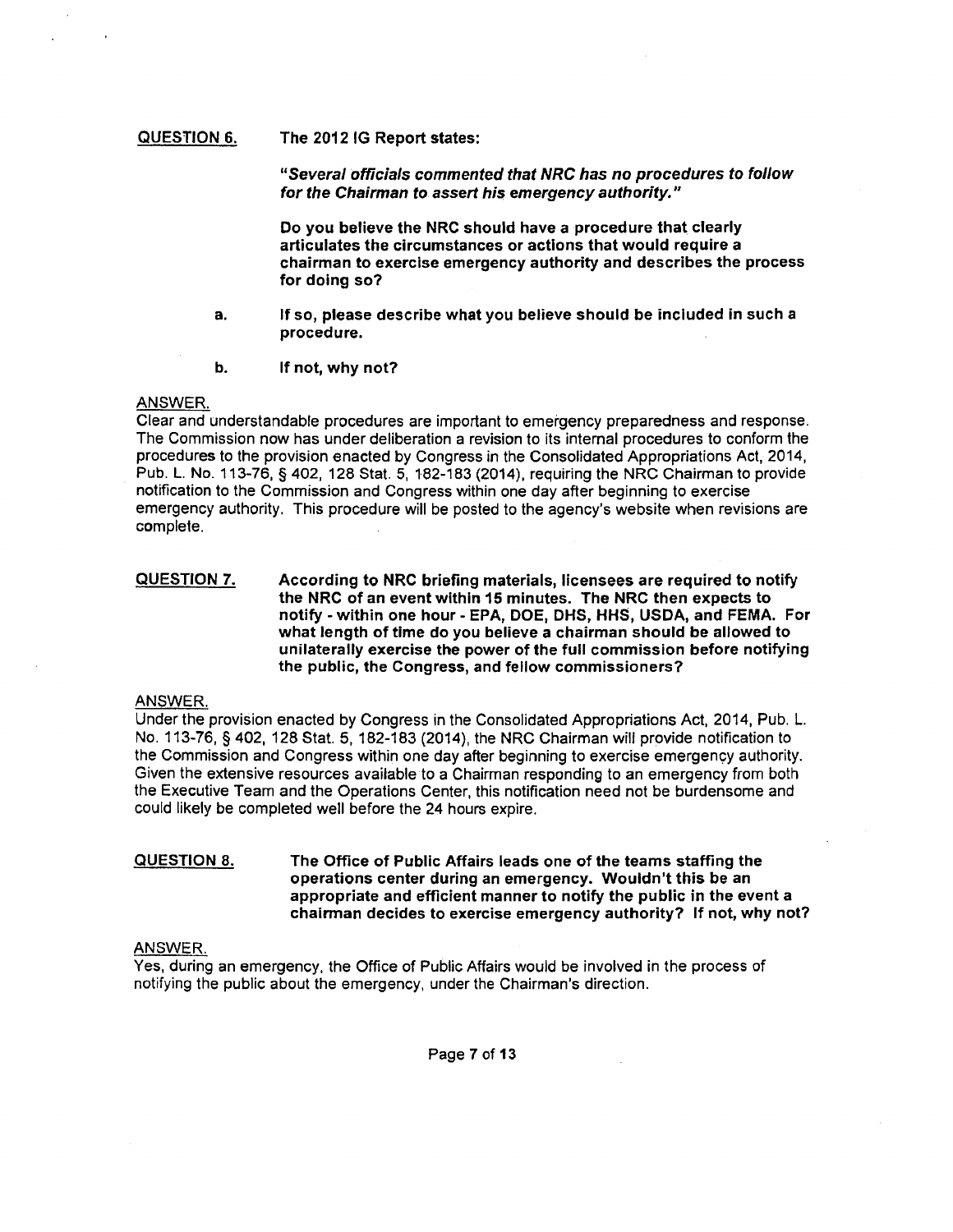### QUESTION 9. One of the chairman's responsibilities as the Executive Team Director is to keep the commissioners informed. Do you believe the procedures in place to meet that responsibility would be adequate to notify fellow commissioners in the event a chairman decides to exercise emergency authority? If not, why not?

### ANSWER.

The Commission now has under deliberation a revision to its internal procedures to conform the procedures to the provision enacted by Congress in the Consolidated Appropriations Act, 2014, Pub.L No. 113-76, § 402, 128 Stat. 5, 182-183 (2014), requiring the NRC Chairman to provide notification to the Commission and Congress within one day after beginning to exercise emergency authority. This procedure will be posted to the agency's website when revisions are complete. The NRC Operations Center already has procedures in place to keep each Commissioner office notified of significant events on a continuous basis. Such notifications generally occur well within 24 hours of an event and there should be no reason similar notifications could not be made directly to the Commissioners should the Chairman determine that there is a need to exercise emergency authority.

#### QUESTION 10. The Office of Congressional Affairs participates on one of the teams staffing the operations center during an emergency. Do you believe this to be an appropriate and efficient manner to notify Congressional officials in the event a chairman decides to exercise emergency authority? If not, why not?

### ANSWER

The new Appropriations Act requires notification to Congress within one day after the Chairman commences exercise of emergency authority. The Office of Congressional Affairs would likely be involved in the process of complying with this requirement.

QUESTION 11. NRC's procedures reference communications that are pre-planned. Do you believe developing preplanned notifications of a chairman's decision to exercise emergency authority might be an effective way to ensure the timeliness and efficiency of such notifications? If not, why not?

### ANSWER.

Pre-planned notifications would be an efficient option to ensure timeliness and efficiency of notifications.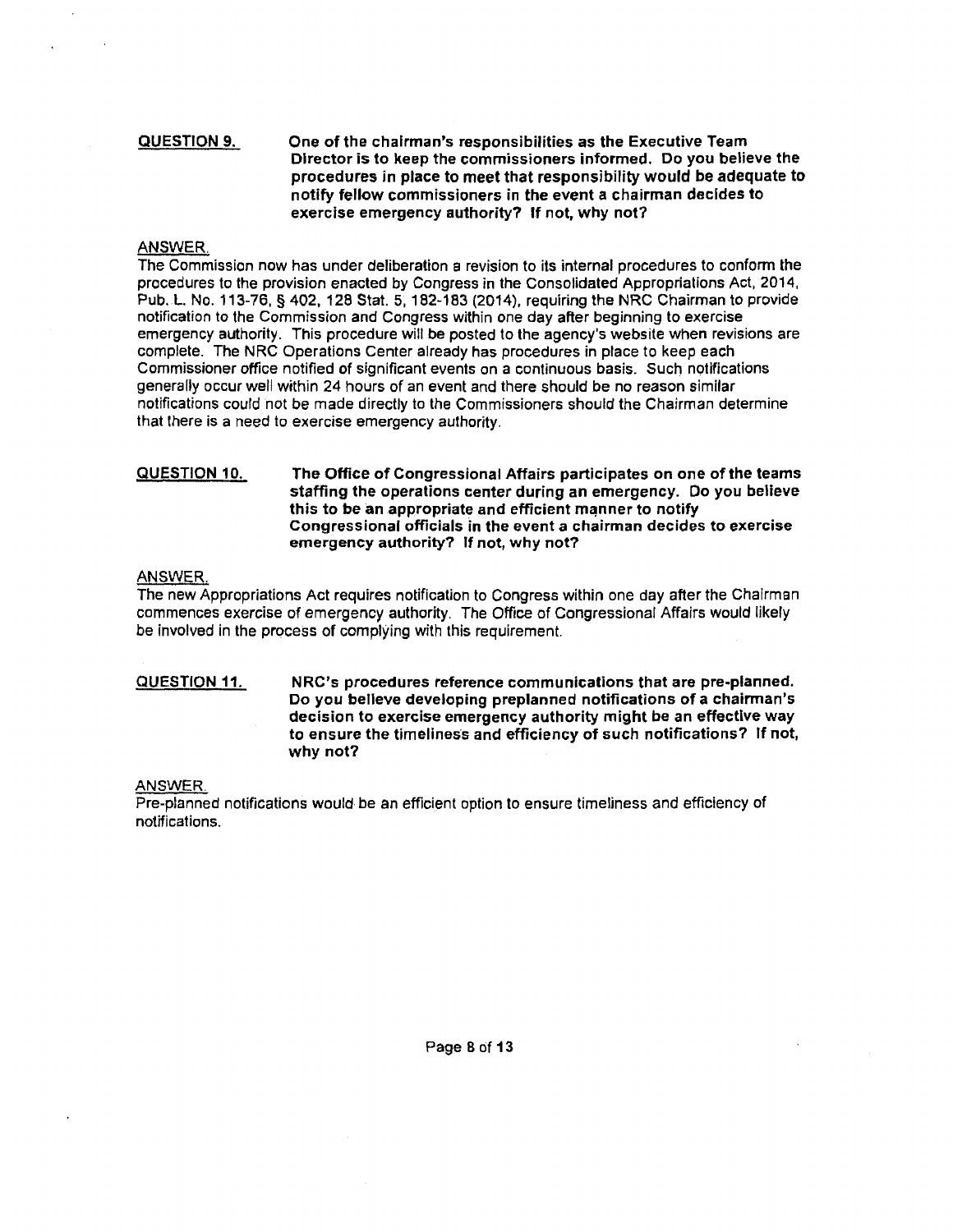#### QUESTION 12. In the hearing, Chairman Macfarlane testified that the agency's budget is developed by NRC staff. Section 201 of the Energy Reorganization Act of 1974 states:

"Each member of the Commission, including the Chairman, shall have equal responsibility and authority in all decisions and actions of the Commission, shall have full access to all information relating to the performance of his duties or responsibf/ities, and shall have one vote."

The prior NRC chairman asserted budget authority to unilaterally close down the legally-mandated review of the Yucca Mountain repository license application. Since the budget is a major instrument of policymaking, which is the purview of the Commission, please describe whether you believe the Chairman should be allowed to influence budget development prior to consideration by the full Commission.

### ANSWER.

As a practical matter, the Commission must have a common base text to review, deliberate, and vote on, in order to advance the timely and efficient formulation of an agency budget. Historically, this base text has come in the form of a Chairman's budget proposal which is subsequently reviewed and voted on by the other four members of the Commission. At bottom, however, a budget proposal developed by the agency's senior career leadership and delivered to all five members of the Commission for review and approval would serve the same purpose and would arguably be no different than the host of other administrative proposals, including budget adjustments, the Commission receives from the staff and votes on over the course of the year. The core principle to be preserved in the budget development process is the principle that each member "shall have one vote." I have concerns about any process which would permit Chairmen to vote on their own budget proposals (which come in the form of a COM and therefore constitute a vote under Commission procedure). This would seem, while perhaps not technically improper, to offend the spirit of "one member, one vote."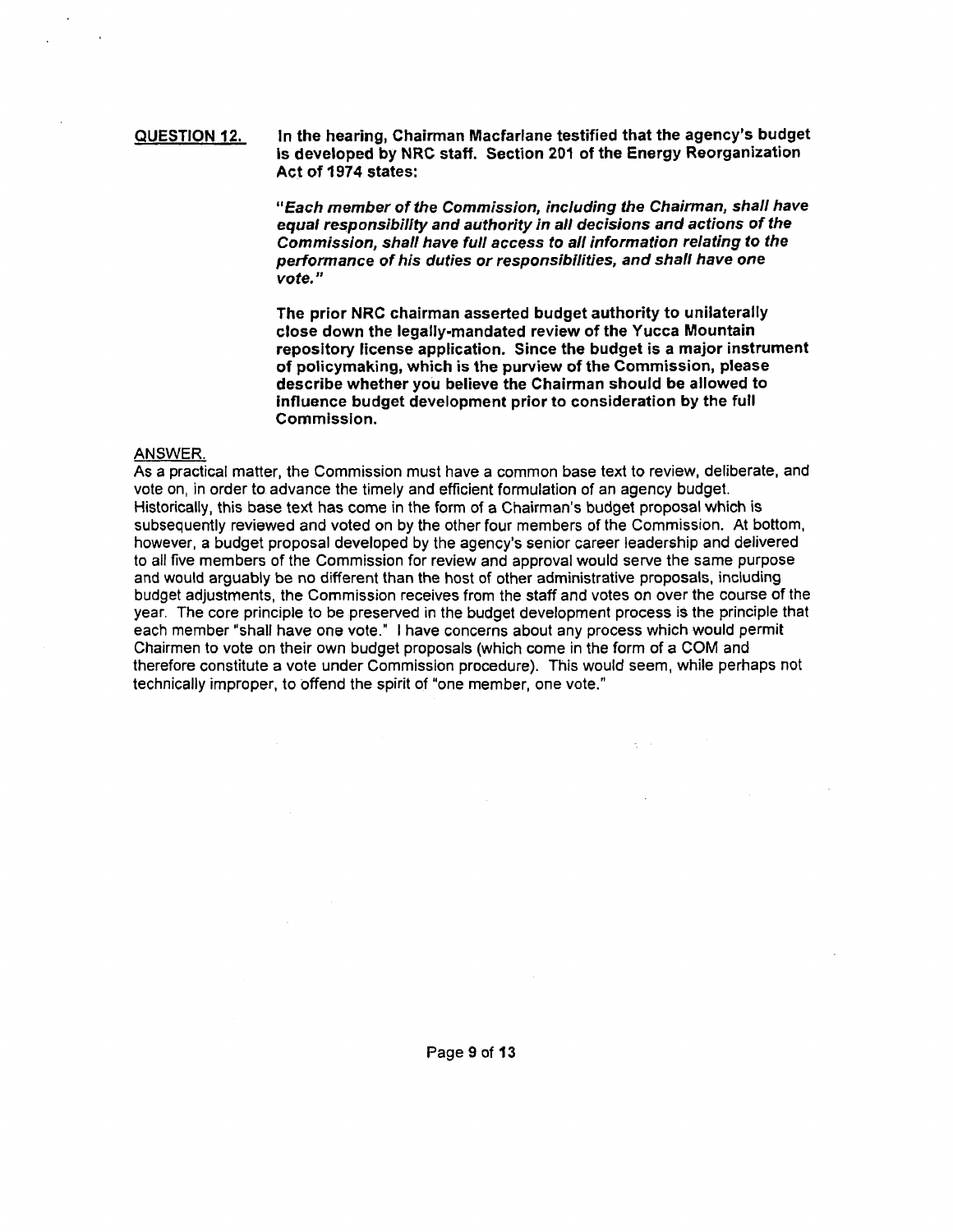### QUESTION 13. Section 201 of the Energy Reorganization Act of 1974 states: "In carrying out any of his functions under the provisions of this section the Chairman shall be governed by general policies of the Commission and by such regulatory decisions, findings, and determinations as the Commission may by law be authorized to make."

Section 2 of the Reorganization Plan of the 1980 states:

"The Chairman as principal executive officer and the Executive Director for Operations shall be governed by the general policies of the Commission and by such regulatory decisions, findings, and determinations, including those for reorganization proposals, budget revisions, and distribution of appropriated funds, as the Commission may by law, including this plan, be authorized to make."

If a majority of the Commission believes that the Chairman is failing to operate in accordance with internal commission procedures, what action do you think commissioners should take? Do you believe legislation authorizing such action would provide clarity to such a situation?

### ANSWER.

Commissioners should take an appropriate and measured response that they believe has the best chance of resolving the issue, based on the facts at hand. The effort of any deliberative group to work in collegial accord with one another is a fragile endeavor, even in the best of times. It has been my observation that Commissioners approach their obligations to the agency, to the Nation, and to the integrity of their public office in a grave and solemn manner. While they may struggle for a time and deliberate among themselves in arriving at what they believe to be the most appropriate mechanism and degree of response to a disagreement with their Chainnan, it may nevertheless be most beneficial to preserve their freedom to act in accordance with the facts of any specific matter, as it arises, without legislating specific responses.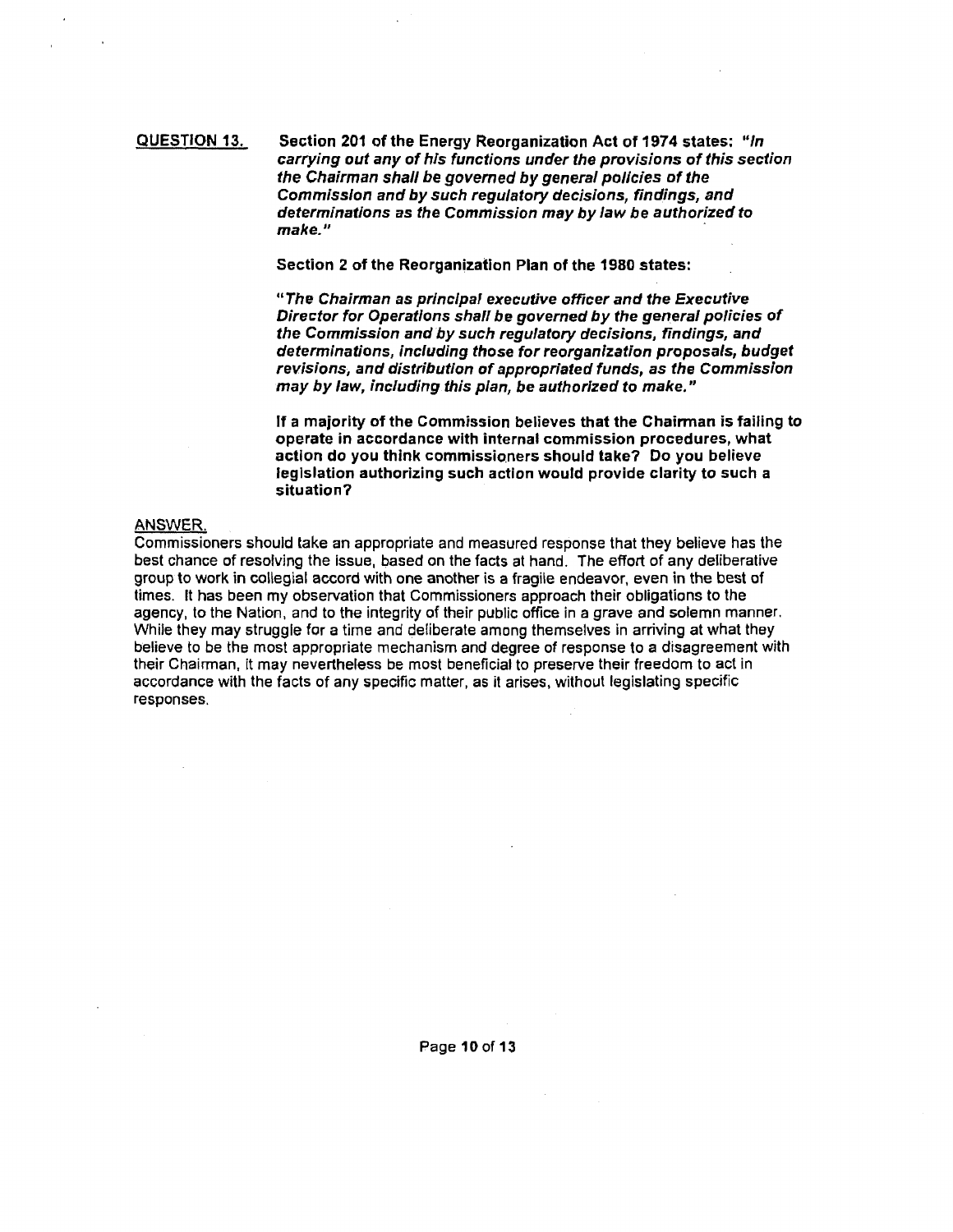QUESTION 14.

The NRC Inspector General issued a report "NRC Chairman's Unilateral Decision to Terminate NRC's Review of DOE Yucca Mountain Repository License Application" on June 6, 2011 (2011 OIG Report):

"OIG reviewed the Commissioners' voting process associated with SECY-10-0102 and learned that the Internal Commission Procedures were not followed relative to voting deadlines, extension requests, or polling of other Commissioners to determine whether they agree with extension requests."

And:

"Although the notational voting process associated with SECY-10- 0102 was complete as of October 29, 2010, as of the date of this report the Commission has not held an affirmation vote on the matter and the draft order continues to sit in deliberation before the Commission for affirmation."

- a. Please indicate how long you believe a chairman or commissioner should be allowed to prevent an adjudicatory decision from being finalized.
- b. Please describe what you believe would be the best mechanism to ensure Internal Commission Procedures are enforced.
- c. Please provide any other resolution to such a situation that you believe would be effective at ensuring adjudicatory decisions are not unnecessarily delayed.

### ANSWER.

The Commission seeks to provide meaningful hearing opportunities to the public, while at the same time providing license applicants a prompt resolution of adjudicatory disputes concerning their applications. The time needed for the Commission's consideration and resolution of an adjudicatory matter will vary and will be informed by a number of factors, including the nature of the legal, factual, and/or policy issues that must be decided. These issues may vary in number and in legal and technical complexity. With this in mind, the Commission's rules of procedure in 10 C.F.R. Part 2 provide broad latitude for the Commission to take action as a collegial body in individual proceedings, to ensure prompt and effective resolution of matters set for adjudication.

As to the Commission's internal decision-making process, the Internal Commission Procedures provide that Commissioners' votes on Commission papers - including adjudicatory papers - are normally requested in 10 business days. The procedures further provide that approval of extensions of time to vote on an adjudicatory paper must be given by a Commission majority. Once voting is complete on an adjudicatory paper, the NRC adjudicatory staff will submit the draft final order to establish a majority position on the decision. Commissioners at that time have an opportunity to make changes to the order ahd/or circulate additional or dissenting views. As soon as a majority position on the decision has been established, the Secretary of the Commission will poll the Commission on scheduling the affirmation of the decision, and an affirmation will then be scheduled to obtain a formal vote of the Commission. In sum, the procedures provide a comprehensive, clear process to guide Commission action on adjudicatory matters, and each adjudication is different. The Commission continues to work collegially, taking into account all Commission priorities, to ensure the issuance of reasoned, thoughtful decisions based on informed adjudicatory records, consistent with the Commission's stated goal of achieving prompt resolution of adjudicatory disputes.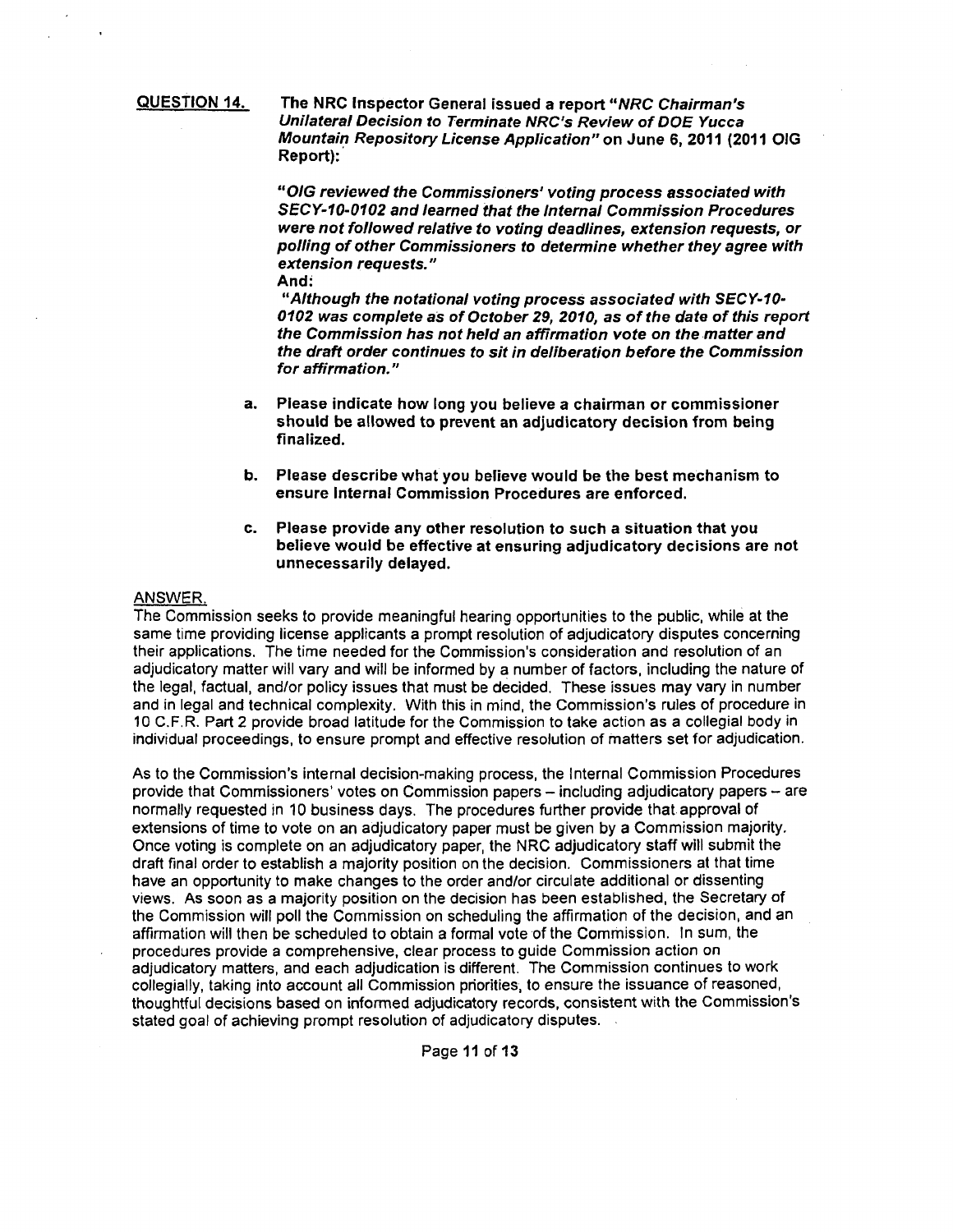#### QUESTION 15. Please describe any unintended consequences you believe H.R. 3132 presents. For each postulated consequence please provide legislative language you believe would adequately mitigate It.

ANSWER.

 $\overline{\phantom{a}}$ 

I have no other general considerations regarding H.R. 3132 to submit at this time.

#### QUESTION 16. Please provide any other opinions you believe may further inform the Committee's consideration of H.R. 3132.

### ANSWER.

I have no other opinions on H.R. 3132 to convey at this time.